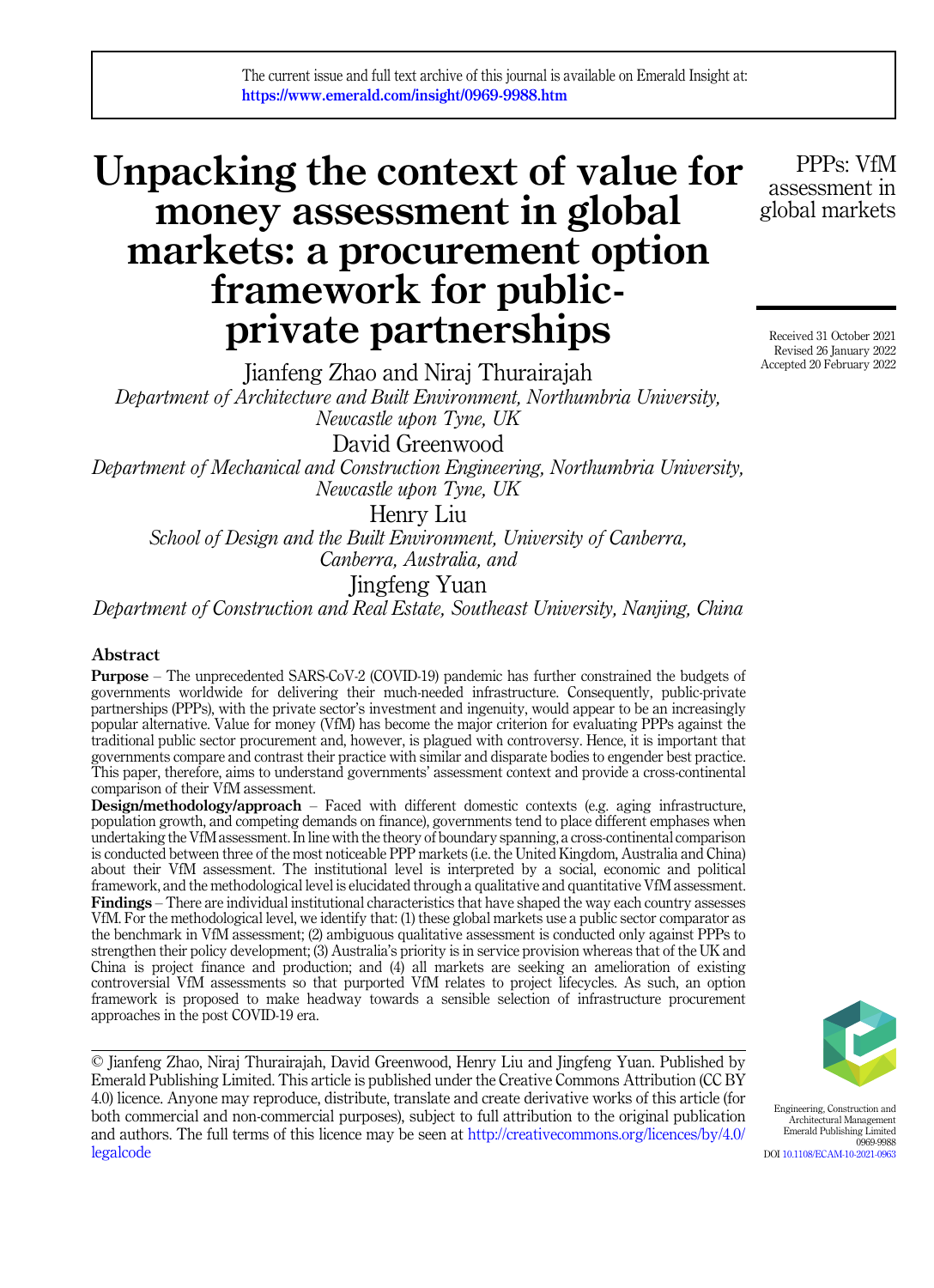Originality/value – This study addresses a current void of enhancing the decision-making process for using PPPs within today's changing environment and then opens up an avenue for future empirical research to examine the option framework and ensuing VfM decisions. Practically, it presents a holistic VfM landscape for public sector procurers that aim to engage with PPPs for their infrastructure interventions.

Keywords Boundary spanning, Comparative study, Option framework, Public-private partnerships,

Value for money assessment

Paper type Research paper

#### 1. Introduction

The global economy has been encountering severe turmoil since the spread of SARS-CoV-2 (COVID-19) in 2020. A baseline forecast by [The World Bank \(2020\)](#page-18-0) estimated a 5.2% contraction in global GDP in 2020. Faced with a recession, the United Kingdom (UK) government, in common with others, aimed to invest £100 billion in 2021–22 to resuscitate the country's economy ([HM Treasury, 2020a](#page-15-0)). Of this stimulus package, £27 billion was earmarked for economic infrastructure [\(HM Treasury, 2020a](#page-15-0)), highlighting the role of infrastructure development in the recovery. Nevertheless, as illustrated by [UK Parliament](#page-18-0) [\(2021\),](#page-18-0) the UK has under-invested in infrastructure for decades. According to the financial services company–[Legal and General \(2020\)](#page-16-0), the infrastructure investment gap between 2020 and 2030 is circa  $\pounds$ 1 trillion. One possible solution to balance this funding shortage against incremental demands appears to lie in public-private partnerships (PPPs) [\(Chowdhury](#page-14-0) *et al.*, [2011;](#page-14-0) Ma et al.[, 2020\)](#page-16-0). During COVID-19, [Casady and Baxter \(2021\)](#page-14-0) postulate that delivering healthcare infrastructure through unsolicited PPPs would not only foster rapid response but also mitigate its aftermath. In this stance, the pandemic can be treated as an "opportunity" rather than a "threat" to unleash PPPs' potential to address the above dilemma. However, PPPs certainly are not a "panacea", which was reflected in the exposed failures reported by [Zhang and Tariq \(2020\).](#page-18-0) In addition, the debt of the UK, according to the [Office for National](#page-17-0) [Statistics \(2021\)](#page-17-0), has risen above the European Union (EU) average (i.e. 12.3% higher) during the pandemic, which means the public budget has to be carefully allocated after COVID-19. Therefore, we need to understand the macro and micro contexts that can accommodate PPPs.

The debate on the utility of PPPs is enduring (see, for example, [Shaoul, 2005;](#page-17-0) [Hodge](#page-15-0) *et al.*, [2018;](#page-15-0) and [Verweij and van Meerkerk, 2021\)](#page-18-0). Proponents cite their abilities in easing governments' budget constraints (Chan et al.[, 2009\)](#page-14-0), transferring risks to the private sector ([Jin and Zhang, 2011\)](#page-16-0), and curbing delays and cost overruns ([Raisbeck](#page-17-0) *et al.*, 2010). As a consequence, more than 700 projects of this nature (tallying around £56 billion capital investment) have been enacted in the UK ([HM Treasury, 2021](#page-15-0)). However, according to [Hodge](#page-15-0) [and Greve \(2017\)](#page-15-0), solid evidence to support the rhetoric is extremely rare. If anything, most commentators are critical and argue to the contrary. Subsequently, the UK announced in 2018 that no new Private Finance 2 (PF2) projects would emerge due to their less-than-satisfactory performance (e.g. significant fiscal risk) [\(HM Treasury, 2021\)](#page-15-0). Another example arose in China where Xiong et al. [\(2021b\)](#page-18-0) contend that political opportunism has partially contributed to the failures of PPPs. Although this does not mean the end of PPP types of contracts, the value for money (VfM) assessment that justified their use has been undoubtably questioned. As a relatively simple way of comparing costs and benefits, VfM assessment has become an indispensable component in the public procurement process. Nevertheless, the methodology enshrined in VfM assessment has been criticised as being deeply flawed and un-rigorous ([Shaoul, 2005](#page-17-0); Zhao et al.[, 2022\)](#page-18-0). In order to improve delivery of infrastructure in the post COVID-19 epoch, governments, especially those experiencing "failures" with PPPs, therefore need to learn from each other and be equipped with a robust instrument that can evaluate their VfM. This is supported by the theory of "boundary spanning", where [Marrone \(2010\)](#page-16-0) argues that organisations must increasingly coordinate across their boundaries and actively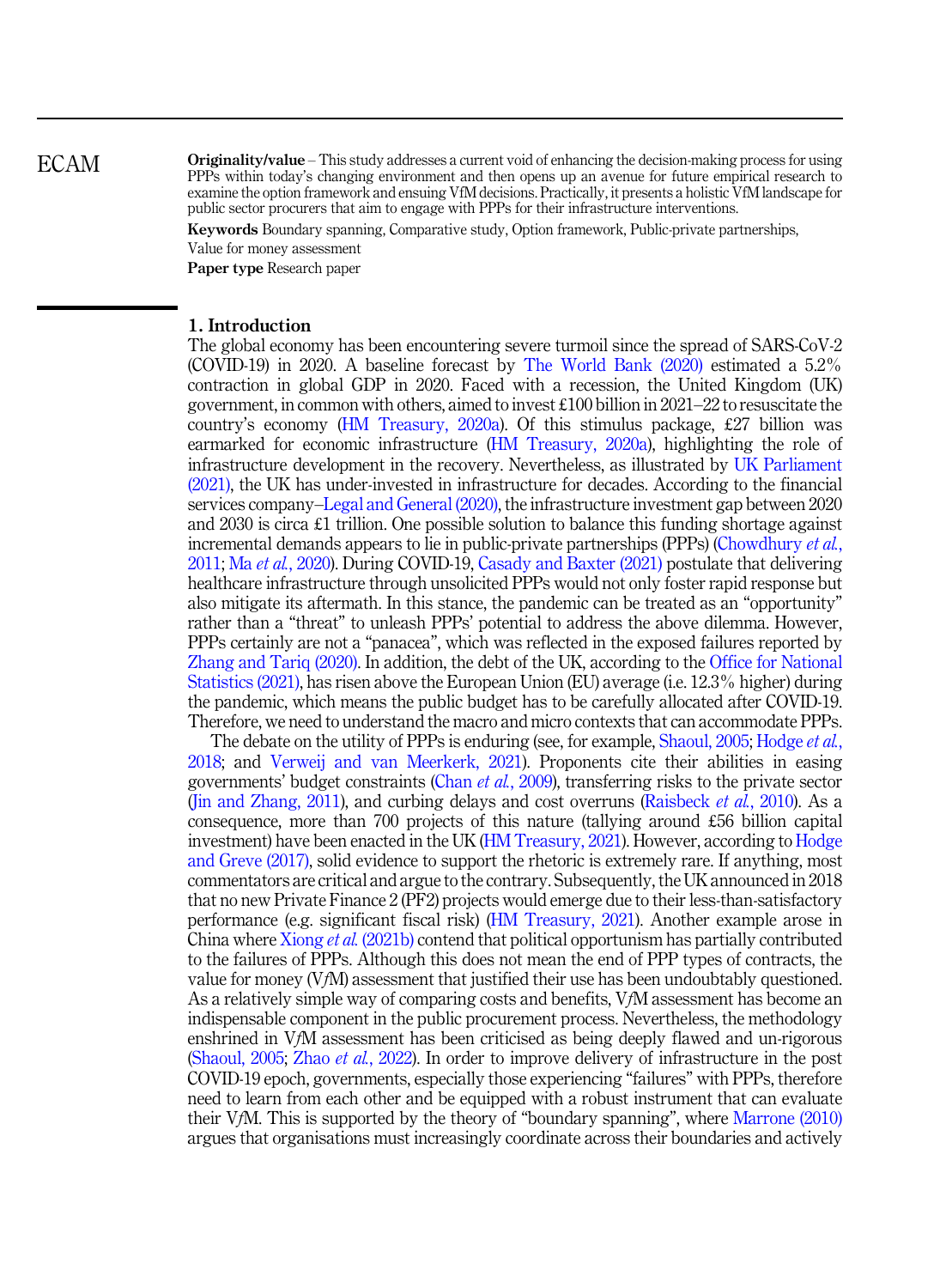manage external relationships to achieve success. To this end, this article aims to address the following research questions:

- RQ1. How has VfM been assessed in global PPP markets? and
- RQ2. How can governments (specifically the UK government) capitalise on best practice in the post COVID-19 epoch?

In the existing literature, studies on VfM in a single country are not scarce. For instance, [Ismail \(2013\)](#page-15-0) used survey results to propose a VfM assessment framework that integrates financial and non-financial aspects in a Malaysian context. [Opara \(2018\)](#page-17-0) suggested improved information disclosure, transparency and risk quantification of VfM assessment in Canada. Acknowledging the need to engage with what [Aldrich and Herker \(1977\)](#page-14-0) call external information processing, [Grimsey and Lewis \(2005\)](#page-15-0) compared the views of academics and practitioners on VfM assessment and its practice in different countries. Subsequently, [Morallos and Amekudzi \(2008\)](#page-16-0) reviewed the VfM model adopted by agencies in Australia, Canada, Europe, and Asia. Addressing the variances in different states in the US, [Morallos](#page-16-0) et al. [\(2009\)](#page-16-0) surveyed their VfM analyses for transport projects. While these studies have attempted to span the single-country boundary to a number of settings to draw lessons, they focus on the VfM assessment without considering the context underlying it; do not reflect the spectrum of changes within organisations, particularly in the most recent situations; and do not provide a possible solution to the procurement conundrum. Therefore, this paper provides a timely inquiry to make sense of the VfM assessment in the global market, which is particularly directed at policy in the UK, to inform the use of PPPs in the post COVID-19 epoch. A fresh approach, through these findings, would enable decision-makers to garner an understanding of how VfM assessment can be better utilised. We now review the concept of PPPs, VfM and their significance in infrastructure procurement before heading to the methodology.

# 2. Public-private partnerships (PPPs) and value for money (VfM)

#### 2.1 PPP definitions

PPPs gained momentum in the UK in the 1990s where it took the form of Private Finance Initiative (PFI) and subsequently PF2. As an innovation to public procurement, PPPs have been adopted around the globe to deliver infrastructure projects and/or public services in the areas of transport, water, energy, education, etc. However, their common application does not result in a common definition of PPPs, as governments assume different priorities and intentions ([Muleya](#page-17-0) *et al.*, 2020). Cherkos and Iha (2021) report that emerging markets embrace PPPs mainly through economic and financial stimuli, compared with developed countries' pursuit of service quality. As a result, various approaches such as PFI, build-operate-transfer (BOT), concession and franchise, have been generated to accommodate multiple types of assets (e.g. new or existing), functions borne by private sectors, and payment sources such as users or governments ([The World Bank, 2017](#page-18-0)). In the UK, [HM Treasury \(2021\)](#page-15-0) defines PFI as "a long-term contract between a private party and a government entity where the private sector designs, builds, finances and operates a public asset and related services." Australia's [Department of Infrastructure and Regional Development \(2008a\)](#page-14-0) perceives PPPs as "a longterm contract between the public and private sectors where government pays the private sector to deliver infrastructure and related services on behalf, or in support, of government's broader service responsibilities". China, on the other hand, seeks to build a long-term partnership where private entities design, build, operate and maintain the infrastructure while the government supervises its price and quality ([Ministry of Finance](#page-16-0)–[MoF, 2014\)](#page-16-0). These definitions reinforce the perception that a "one-size-fits-all" approach to PPPs may be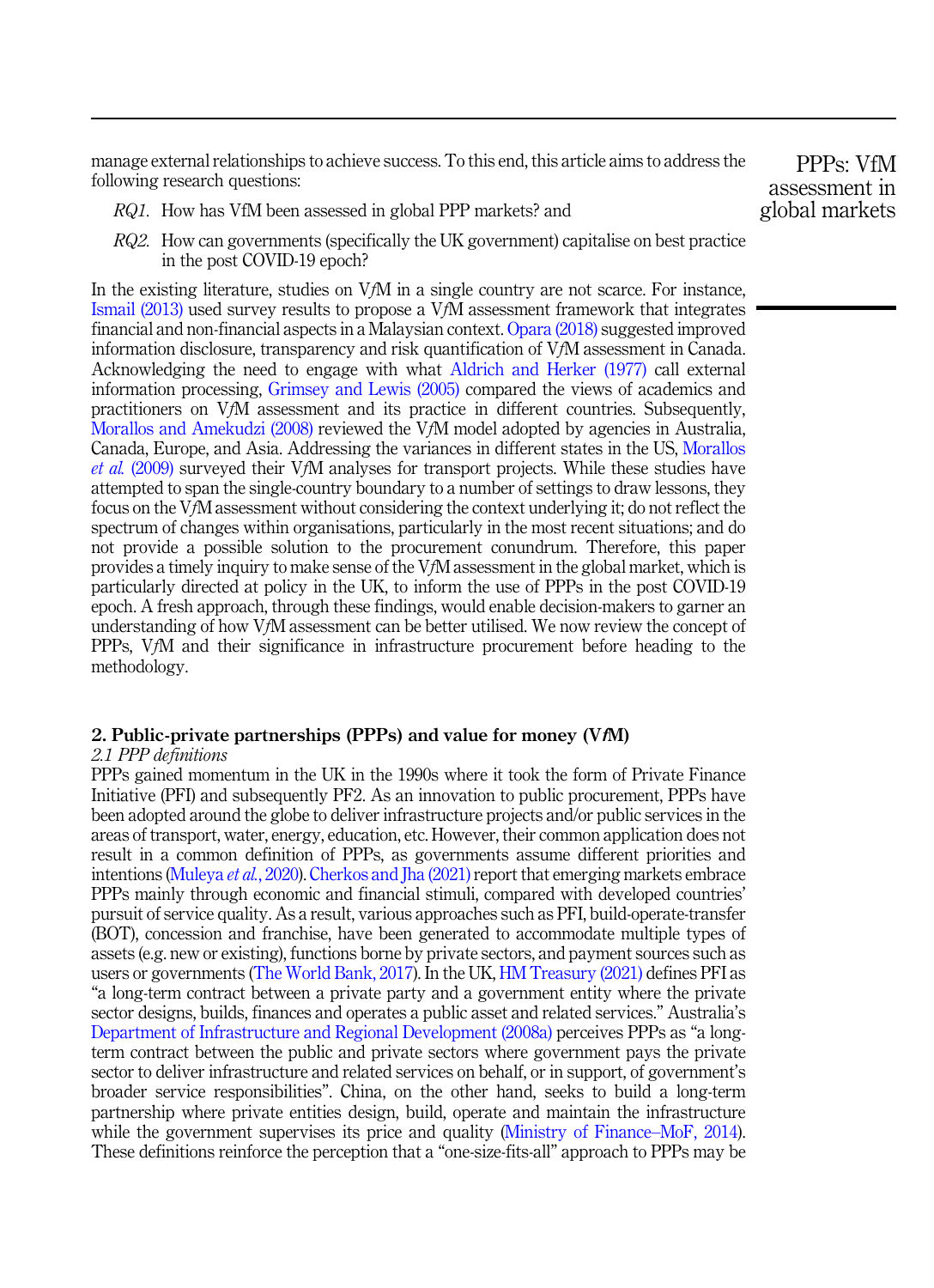problematic. However, in line with [Collier \(1993\),](#page-14-0) evaluating cross-experiences could facilitate the identification of problems and promote best practice in different settings.

#### 2.2 The concept of VfM

Another element that is intertwined with PPPs is VfM. According to [Almarri and](#page-14-0) [Boussabaine \(2017\),](#page-14-0) the viability of PPPs is determined by VfM to demonstrate the additional value realisation through private participation in infrastructure (PPI). The use of VfM ranges from daily life (e.g. buying a phone) to professional trade (e.g. selecting a best practice procurement approach). Yet in the latter, the concept of VfM is not clear-cut because of variables such as stakeholders, measurement, attribution, and stability [\(McKevitt, 2015\)](#page-16-0). One of the most cited definitions of VfM is that it "is the optimum combination of whole-of-life costs and quality (or fitness for purpose) of the product or service to meet the users' requirement" ([Morallos and Amekudzi, 2008\)](#page-16-0). Similarly, [Almarri and Boussabaine \(2017\)](#page-14-0) argue that life-cycle cost efficiency and clear service outputs should be added to VfM. On the other hand, the "3 Es"(economy, efficiency and effectiveness) plus a recent fourth "equity" are commonly used as proxies for VfM ([Jackson, 2012](#page-16-0)). [Ismail \(2013\)](#page-15-0) affirms that VfM depends on realising technical innovation through competitive tendering. In other words, commentators consider VfM to be a function of multi-attributes. Nevertheless, Ng et al. [\(2012\)](#page-17-0) and Cui [et al.](#page-14-0) [\(2019\)](#page-14-0) have identified that cost effectiveness is the most fundamental driver. This to some extent explains why cost is paid overriding attention in actual VfM assessment.

#### 2.3 Why is VfM assessment important?

VfM assessment can be classified into ex ante assessment and ex-post assessment. The mainstream role of the former is to determine an optimal procurement route between different options at the initial decision-making stage. Typically, it is conducted by comparing the net present value of a PPP with that of a traditional public procurement option [\(Ismail, 2013\)](#page-15-0). The  $ex\text{-}best\text{ }VfM$  assessment is often entangled with performance measurement to target whether VfM has been realised via the selected method (Liu *et al.*[, 2018](#page-16-0)). Some organisations, such as the UK's National Audit Office (NAO), have institutionalised VfM assessment into the scrutiny of government spending, thereby aligning and comparing an  $ex\text{-}post$  with the  $ex\text{-}ante$ VfM assessment [\(Heald, 2003](#page-15-0)). Given the lump-sum capital investment, unsuccessful infrastructure delivery will not only result in the financial vulnerability of stakeholders but loss of overall social welfare. As such, according to Shi *et al.* [\(2020\)](#page-17-0), VfM assessment has attracted attention in academia and formed a major research area in PPP related studies. In practice, it has become a mandatory procedure in the procurement process of some countries (e.g. UK, Australia and China) if PPPs are being considered. A number of other countries, such as Belgium ([Van Den Hurk, 2018](#page-18-0)), Malaysia ([Ismail, 2013\)](#page-15-0), Albania [\(Keci, 2019](#page-16-0)), and Vietnam ([Hang, 2016](#page-15-0)) are also proposing and implementing their own VfM frameworks.

#### 2.4 Problems with VfM assessment

The pervasive use of VfM assessment in project evaluation requires the methodology itself to be sound and reliable, otherwise the validity of the decision would be in doubt. However, current questions in the VfM debate include, *inter alia*: what is a suitable discount rate? And should the same discount rate be used for evaluating PPPs and traditional procurement? Jomo et al. [\(2016\)](#page-16-0) confirm that discounting PPP costs at a higher discount rate renders a lower, more attractive net present equivalent, and thus may bring a disproportionate advantage to the PPP option. Another argument concerns the balance of risk allocation between the two main contractual parties ([Jin and Zhang, 2011\)](#page-16-0). There are cases where undue risks have bankrupted the PPP provider. For example, [Ng and Loosemore \(2007\)](#page-17-0) report that Airport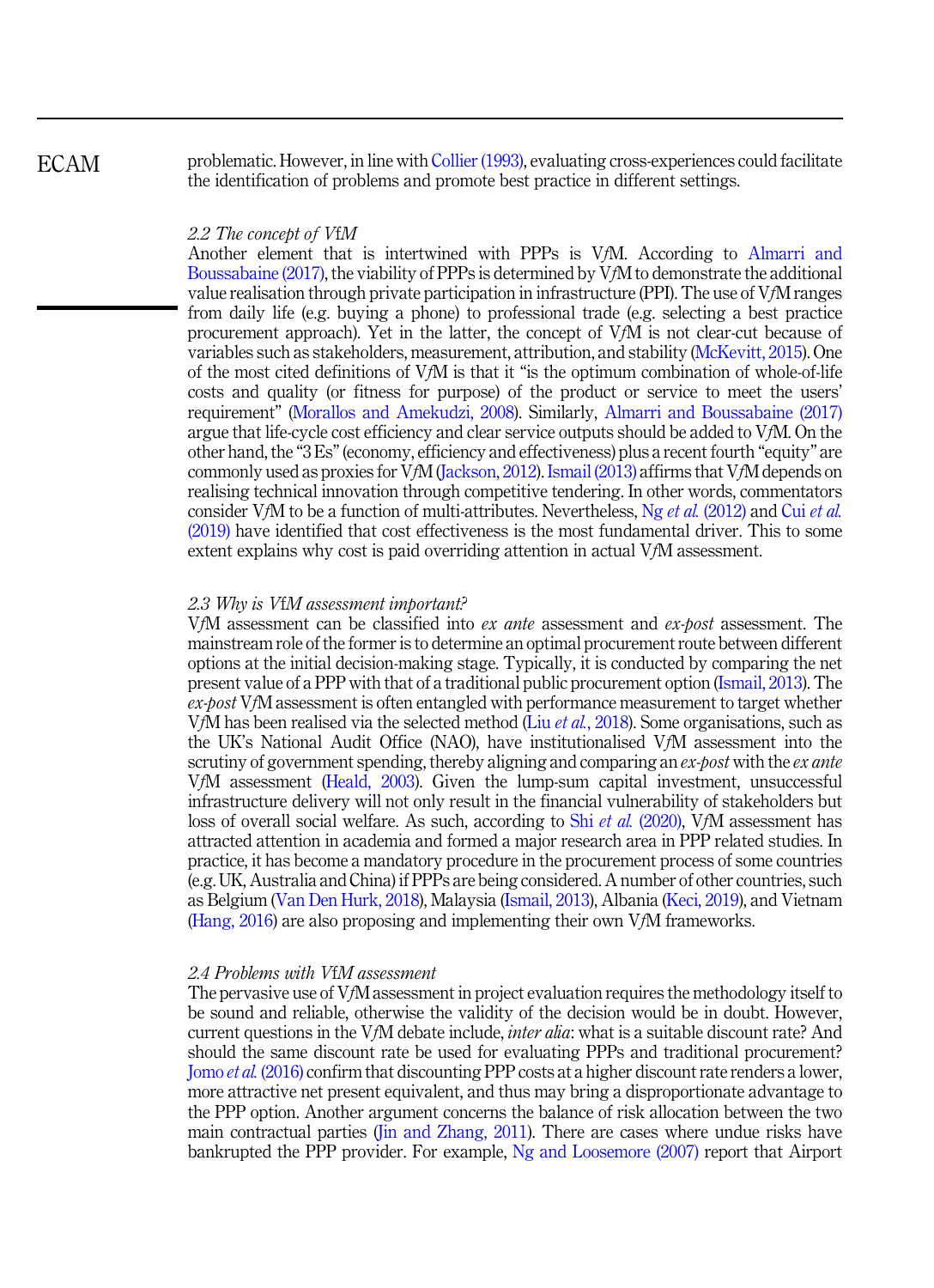Link Company, the private consortium of the \$920 million New Southern Railway project in Sydney, Australia entered into receivership due to the project's controversial risk allocation. In addition, with a contract valid up to 30 years, an exhaustive and accurate prediction of risks and their valuation is a persistent challenge [\(Kumar](#page-16-0) *et al.*, 2018). More importantly, [Grimsey and Lewis \(2005\)](#page-15-0) argue that VfM assessment relies heavily on a hypothetical cost construction of a public delivery, known as the "public sector comparator" (PSC), which evades an "apple-to-apple" comparison. Therefore, [Opara \(2018\)](#page-17-0) concerns that VfM assessment is compromised as a bureaucratic tool to legitimate a pre-conceived mindset, i.e. that PPPs are better. Examples have been seen worldwide (including those in the UK, the EU, Australia and the US) that PPPs have, retrospectively, been shown to be more expensive than estimates of the same delivery using a traditional method ([Hodge and Greve, 2007](#page-15-0); [Leigland, 2018](#page-16-0)). If headway is to be made against these problems, after decades of PPP development, it is necessary to conduct a comparative study of global markets to extract best practices, particularly when the post COVID-19 era calls for more prudent public expenditure.

#### 3. Methodology

To recap, the work presented here aims to streamline the UK's VfM assessment practice by making sense of the "context" from a global lens. As [Davidoff \(2019\)](#page-14-0) put it: "context plays an important role in both improvement science and implementation science; limited understanding of context therefore limits understanding of both the fundamental principles of improvement and the actions that put improvements into practice." Essentially, the importance of *context* has been emphasised in infrastructure research, such as [Hertogh](#page-15-0) et al. (2008), [OMEGA centre \(2012\)](#page-17-0) and [Love and Ika \(2021\)](#page-16-0). Noting the hierarchical levels of context identified by [Biggermann and](#page-14-0) [Buttle \(2009\),](#page-14-0) we framed the VfM context to the institutional (macro-level) and the methodological (micro-level) perspectives. In particular, the institutional level was interpreted by a social, economic and political framework, and the methodological level was elucidated through a qualitative and quantitative VfM assessment.

In addition to the internal ("-emic") context, boundary spanning theory has called for the external ("-etic") information processing to assist implementation and improvement ([Marrone, 2010](#page-16-0)). To do so, [Esser and Vliegenthart \(2017\)](#page-15-0) suggest that a comparative analysis would fit as a boundary spanner to gain a deep understanding of one's own system by comparing against the routine prevalent in other countries. While there are many countries implementing PPPs, three criteria were adopted to choose the sample, and they consider: (1) similar and different systems that can capture variances as well as consistencies as proffered by [Lor \(2010\)](#page-16-0); (2) representativeness of PPP experience; and (3) data accessibility ([Table 1\)](#page-5-0). Accordingly, three countries – the UK, Australia, and China – were selected because: (1) they have different institutional characteristics that to some extent underlie their methodological approaches to VfM assessment (i.e. different systems); (2) VfM assessment is legal procedure in these three countries that has to be followed if PPPs are deemed viable (i.e. similar systems); and (3) the UK and Australia are widely considered mature PPP markets in terms of their complexity and volume of projects [\(Grasman](#page-15-0) *et al.*, 2014). China's PPP market, since its official adoption in 2014, has grown to be the world's largest (currently c.£16 trillion - 28 times larger than the UK's) and [Perera](#page-17-0) *et al.* (2019) have equated its maturity to that of the UK and Australia (i.e. representativeness). According to [Seawright and Gerring](#page-17-0) [\(2008\),](#page-17-0) sample selection is by no means an easy task and requires an agenda of study. Nevertheless, by following the criteria and the reasons explained above, we submit that this comparison shows useful variations on the dimensions (macro and micro; internal and external) of theoretical interest ([Seawright and Gerring, 2008](#page-17-0)), and can act as a point of departure for a better VfM assessment. [Figure 1](#page-5-0) outlines the overall research framework.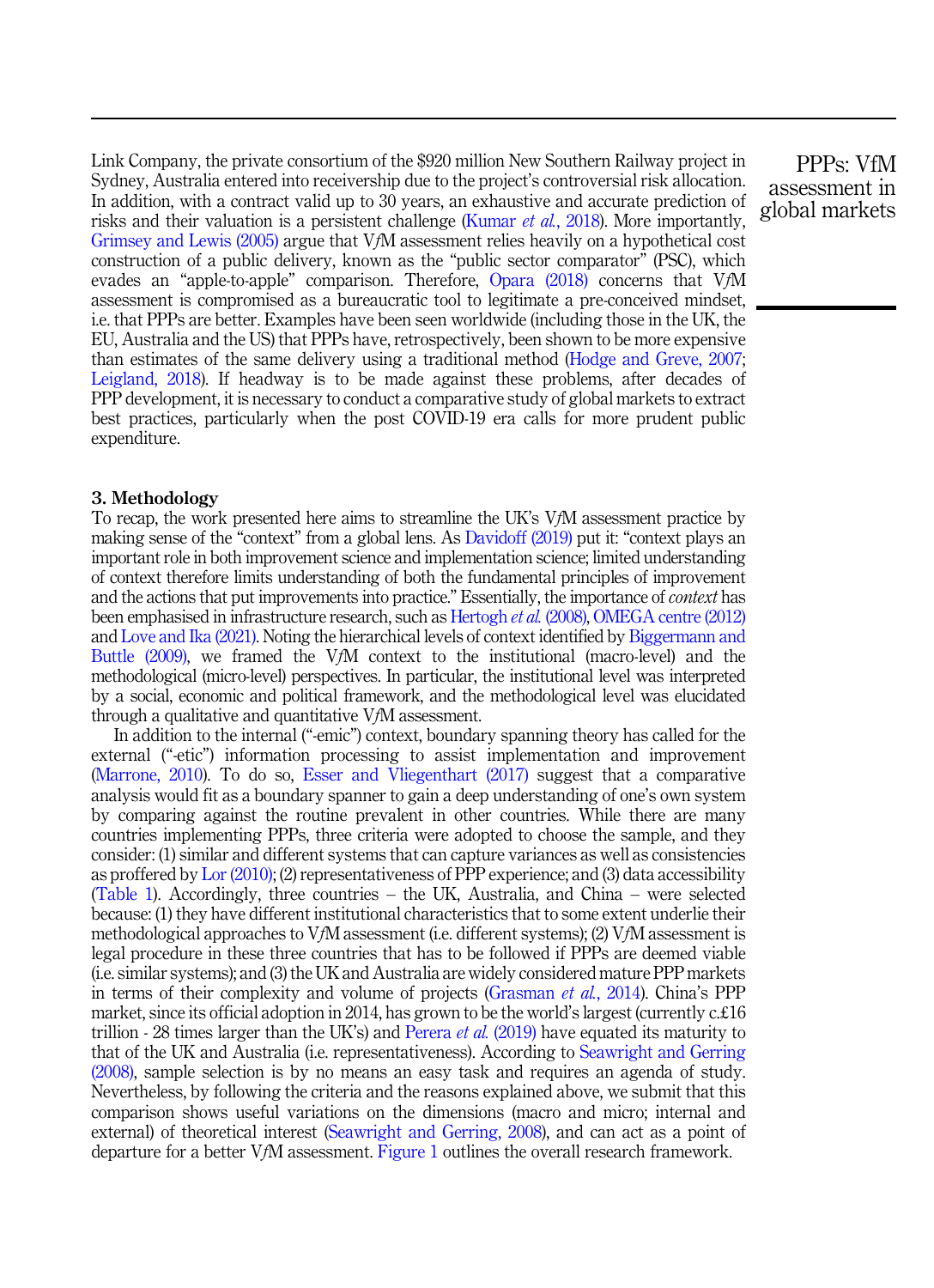<span id="page-5-0"></span>

| ECAM                                              | Countries | Guidelines                                                                         | Documentary sources                                              |
|---------------------------------------------------|-----------|------------------------------------------------------------------------------------|------------------------------------------------------------------|
|                                                   | The UK    | Value for Money Assessment Guidance                                                | <b>HM</b> Treasury (2004)                                        |
|                                                   |           | Value for Money Assessment Guidance                                                | HM Treasury (2006)                                               |
|                                                   |           | Quantitative assessment: user guide                                                | HM Treasury (2011)                                               |
|                                                   |           | The Green Book                                                                     | HM Treasury (2020b)                                              |
|                                                   | Australia | National PPP Guidelines Overview                                                   | Department of Infrastructure<br>and Regional Development (2008a) |
|                                                   |           | Volume 4 Public Sector Comparator Guidance                                         | Department of Infrastructure<br>and Regional Development (2008b) |
| Table 1.<br>Countries and their<br>respective VfM |           | Volume 5 Discount Rate Methodology                                                 | Department of Infrastructure<br>and Regional Development (2013)  |
| assessment guideline<br>selected for research     | China     | PPP Value for Money Assessment Guidance<br>PPP Value for Money Assessment Guidance | MoF (2015)<br>MoF (2016)                                         |

#### 4. Findings – a tale of three practices

The motivation for this study is driven by the demand for infrastructure provision in the post COVID-19 era and the abolition of PFI and PF2 in the UK. It should be noted that the "pause" that followed did not discredit PPPs per se. On the contrary, they are booming both in the mature and emerging economies, and the UK is establishing a new infrastructure bank to harness PPI to expedite the recovery from COVID-19 [\(HM Treasury, 2020a](#page-15-0), p. 70). It is with this backdrop that we now try to make sense of the previous "failures" and propose an option framework for the future by presenting the results from the comparative analysis. By "the future" or "better PPP adoption", we refer to the provision of equivalent services at a less cost or better services at the same cost [\(Dixon](#page-15-0) *et al.*, 2005). That is, true VfM can materialise.

#### 4.1 Institutional characteristics

Infrastructure, labelled as "economic arteries and veins", is inextricably related with economy. As noted by [The World Bank \(2006\),](#page-18-0) a nation's socio-political environment shapes its development process and *vice versa*. The purpose of this study is not to delve deeply into their functioning mechanisms, which are sophisticated and delicate, and happen to be beyond the scope of this study. Instead, we delimit it to the specific social (e.g. population boom and urbanisation), economic (e.g. infrastructure provision) and political (e.g. policy and governance structure to PPPs) framework [\(Table 2\)](#page-6-0) that conditions PPPs and VfM assessment. This explorative perspective has shown that: (1) some institutional barriers need to be removed before PPPs adoption; (2) PPPs are an approach that enables a particular government to deliver its promises to society; (3) The use of PPI is a way to stimulate economy; (4) The social, political and economic backgrounds to some extent determine how

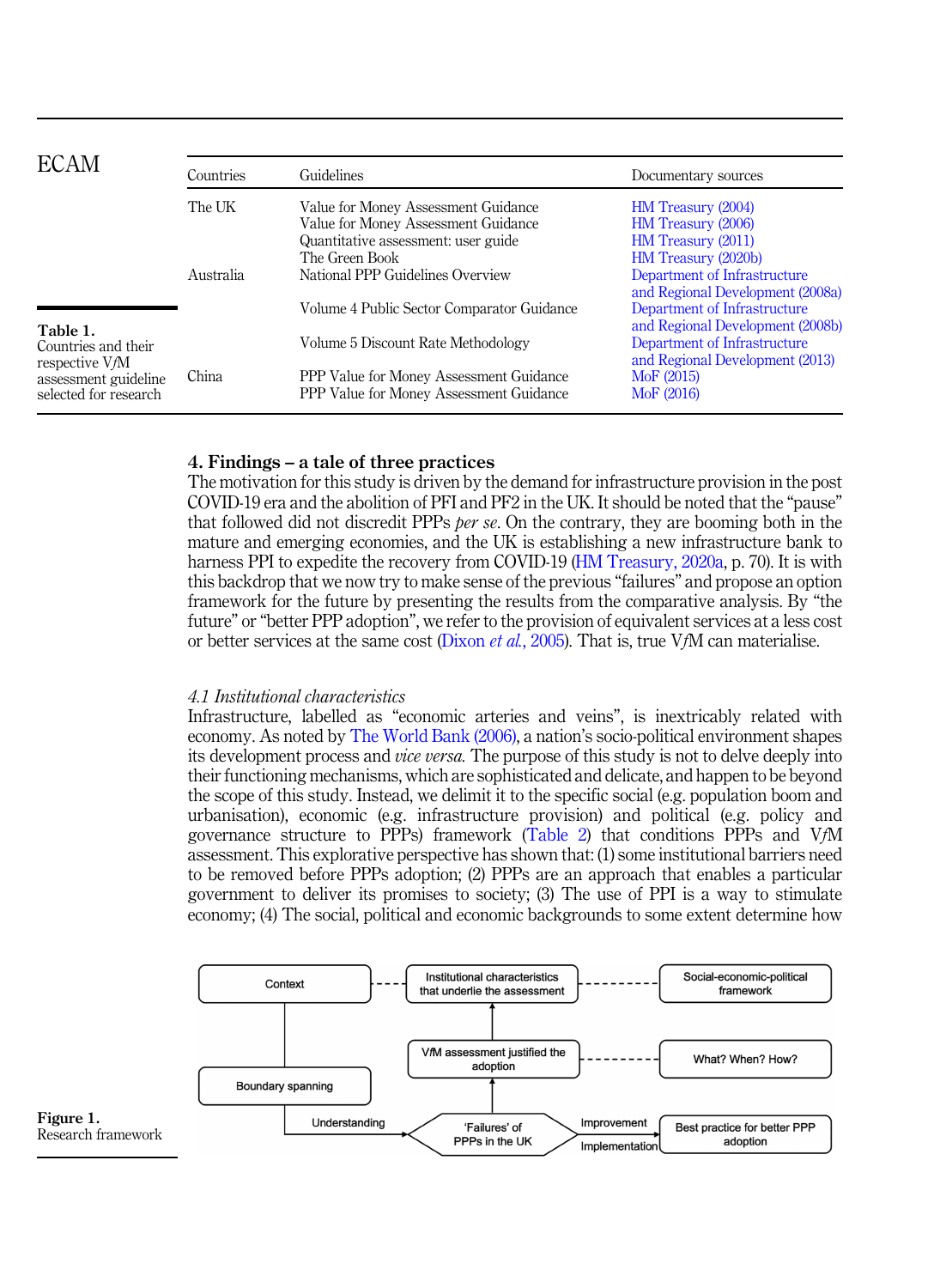<span id="page-6-0"></span>PPPs are applied; and (5) VfM assessment becomes an instrument to legitimate PPPs and is necessary to monitor whether the best VfM is delivered.

4.1.1 UK context. In the UK, the institutional barriers to PFI were cleared following the 1992 election of a Conservative government. To cope with an economic crisis that involved high unemployment, high interest rates, and high public borrowing, there was a shift to "NPM" (see [Hood, 1991](#page-15-0) for details regarding NPM), and departure from the "Ryrie rules" that limited the raising risk capital from financial markets (see [Heald and McLeod, 2002](#page-15-0), p. 420). In 1997 the incoming Labour government adopted PFI to improve public services: commissioning, between 1997 and 2003, 34 PFI hospitals with an estimated cost of  $\text{\pounds}21.76$ billion and expanding PFI into other areas such as education. The first VfM assessment guideline (PSC) was introduced by the Private Finance Treasury Taskforce in 1999, and in 2003 VfM became the criterion, as opposed to the simple "off-balance sheet" attraction of earlier years. The number of UK PFI projects then remained stable (around 60 every year) until the 2008 financial crisis. Despite the introduction of the amended "PF2" strategy in 2012, by 2018 only one PFI project (i.e. Arc21 Residual Waste Infrastructure Procurement) was commissioned at which time PFI and PF2 were deemed inflexible and complex.

4.1.2 Australian context. Unlike the UK, Australia has a federal parliamentary system. The first formal adoption of PPPs occurred in 2000 when the Victoria State Government established "Partnerships Victoria". Other state PPP units followed, including "Projects Queensland" (now "Queensland Treasury's Commercial Group") and "New South Wales (NSW) PPPs" (now the "Infrastructure and Structured Finance Unit"). These are responsible for the procurement of PPPs in each jurisdiction and apply state-specific guidelines [\(Table 3\)](#page-7-0) where the National PPP Policy and Guidelines (NPPG) allow. At the federal level, the Council of Australian Governments monitors, reviews, and refines the NPPG with the assistance of its "holder", Infrastructure Australia. [Table 3](#page-7-0) shows the relevant guidelines alongside the uptake of PPPs by each unitary player (the three major states and Infrastructure Australia). Notably, the populations of NSW, Victoria and Queensland account for 77.85% of total Australian population, which accounts for the predominance of PPP projects in these states. With the reform of its Australian Public Service ([Australian Government, 2019](#page-14-0)), PPPs

|           | The social                                                                                                                                                                                                                                                            | The economic                                                                                                                                                                                          | The political (governance)                                                                                                                                                                                                                                                               |                                                                              |
|-----------|-----------------------------------------------------------------------------------------------------------------------------------------------------------------------------------------------------------------------------------------------------------------------|-------------------------------------------------------------------------------------------------------------------------------------------------------------------------------------------------------|------------------------------------------------------------------------------------------------------------------------------------------------------------------------------------------------------------------------------------------------------------------------------------------|------------------------------------------------------------------------------|
| The UK    | 1) High unemployment rate;<br>high interest rate; housing<br>crisis; 2) Demand for quality<br>NHS and education; 3) Under-<br>investment in infrastructure;<br>4) Protection for staff; 5)<br>Ongoing need for better public<br>services, opportunity and<br>security | 1) The early 1990s recession;<br>2) Fiscal responsibility and<br>government guarantee; 3)<br>60% PFI are on the balance<br>sheet; 4) The 2008 financial<br>crisis and tighter regulations<br>on banks | 1) NPM, retirement of the<br>"Ryrie rules" and the 1992<br>general election; 2) the 1997<br>general election; 3) Using PFI<br>to meet the investment.<br>challenge in 2003; 4) Using PFI<br>to strengthen long-term<br>partnership; 5) Introducing<br>equity finance and<br>transparency |                                                                              |
| Australia | 1) Population size; 2)<br>Expectation for excellence in<br>public service provision; 3)<br>Reluctancy to more tax                                                                                                                                                     | 1) High public debt; 2) The<br>longest sustained increase in<br>commodity prices and the<br>terms of trade but generally<br>healthy <sup>®</sup>                                                      | 1) New Public Management<br>(NPM); 2) Federal government;<br>3) Reform of Australian Public<br>Service                                                                                                                                                                                   |                                                                              |
| China     | 1) Population aging; 2)<br>Poverty; 3) Environmental<br><i>issues</i>                                                                                                                                                                                                 | 1) Economic downward<br>pressure; 2) Insufficient<br>domestic demand                                                                                                                                  | 1) New administration; 2) Law<br>modifications (e.g. long-term<br>budget plans and taxation)                                                                                                                                                                                             | Table 2.<br>Institutional<br>characteristics of VfM<br>assessment in the UK, |
|           | <b>Source(s):</b> *From Gerard and Kearns (2011) The Australian Economy in the 2000s                                                                                                                                                                                  |                                                                                                                                                                                                       |                                                                                                                                                                                                                                                                                          | Australia and China                                                          |

PPPs: VfM assessment in global markets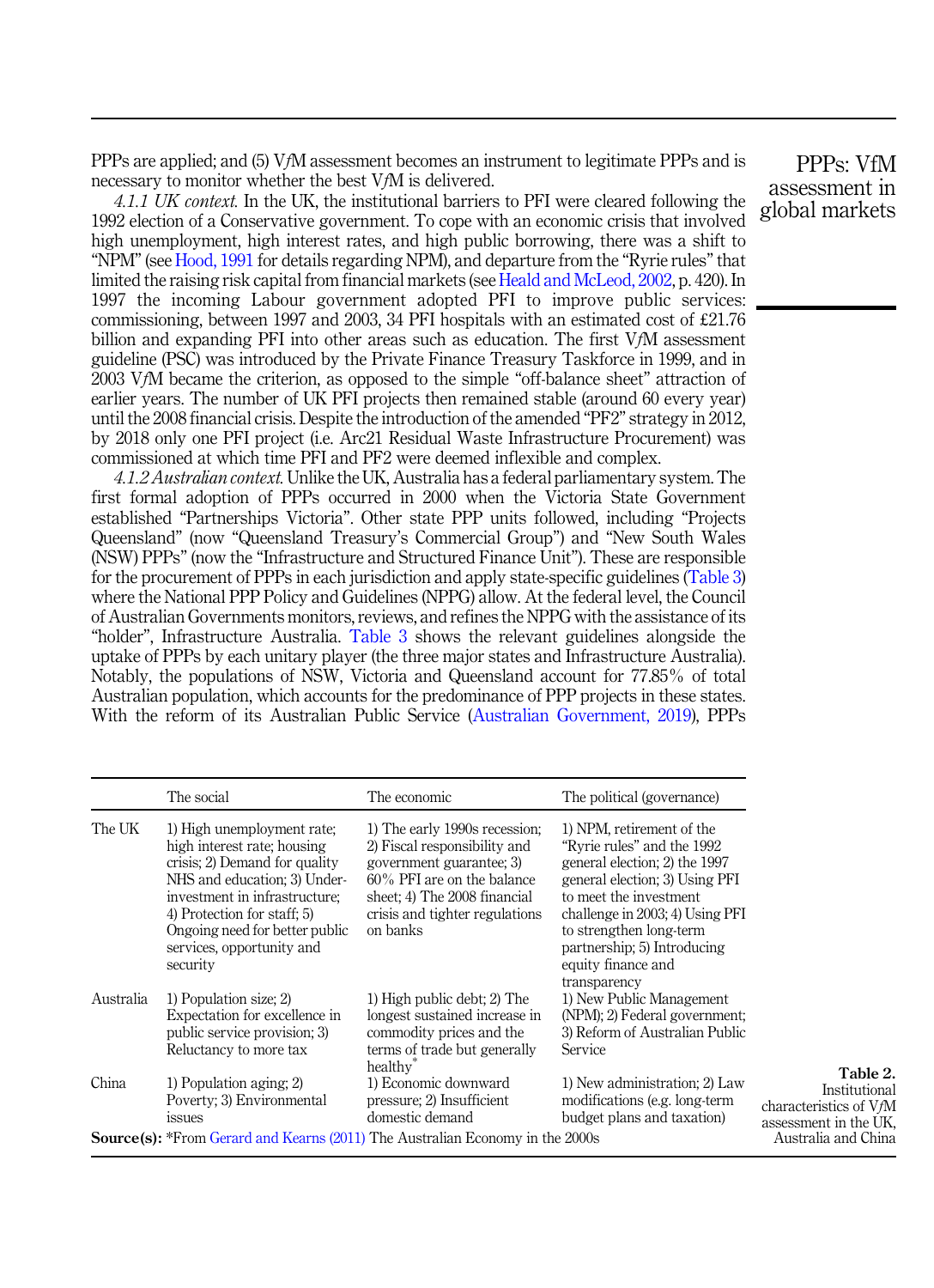Table 3. Federal and state governance on PPPs Australia

<span id="page-7-0"></span>continue to breathe and grow even amid the COVID-19 as can be seen in the Sydney Metro City and Southwest OTS2 PPP, the Footscray Hospital PPP, the Inland Rail PPP in NSW, Victoria and Queensland, respectively.

4.1.3 China context. In China, an aging population, extreme poverty for 100 million people, urbanisation, and environmental worries, have all provided a stimulus to innovate in infrastructure. This contextual backdrop coincides with the surging number of PPPs in the area of urban and city development, elderly care, environmental protection, and social housing. The first BOT project (i.e. Shajiao B power plant) in Shenzhen, China can be traced back to 1984 with foreign direct investment. However, the central government's enthusiasm for PPI in 2014 (see [Cheng](#page-14-0) *et al.*, 2016 for macroeconomic environment and policies that shaped PPPs in China pre-2014) casted a watershed in PPPs. This was attributed to the newly elected administration declaring, in 2013, the decisive role of the market in resource allocation and allowing the private sector to invest in infrastructure. There was a milestone policy by the [MoF \(2014\)](#page-16-0) that considered PPPs as a way to transform economy, support urbanisation, convert the role of government in public service, and reform the finance and taxation system. So far, 10,120 PPP projects have been commissioned across China led by the municipal sector, transport, environment, and urban and city development. One significant characteristic embedded with this rapid uptake is the involvement of state-owned enterprises (SOEs) [\[1\]](#page-13-0) due to their ample resources and extensive political and financial access (Xiong *et al.*[, 2021a\)](#page-18-0). In addition, dozens of laws, regulations and policies have been administered mainly by its national-level Standing Committee of the National People's Congress, State Council, MoF, National Development and Reform Commission to promote, regulate and stabilise PPPs. However, the perception of PPP as merely a source of finance has led to some concerns, and the [MoF \(2019\)](#page-16-0) has warned some local authorities against the excessive invisible public deficits that may result.

| Unit                                                 | Guidelines                                                                                                                                                                                                                                                                  | Document year                                                                                      | Number of<br>projects/Project<br>value after 2000 <sup>*</sup> |
|------------------------------------------------------|-----------------------------------------------------------------------------------------------------------------------------------------------------------------------------------------------------------------------------------------------------------------------------|----------------------------------------------------------------------------------------------------|----------------------------------------------------------------|
| Infrastructure<br>Australia                          | NPPG contains: (1) National PPP<br>Policy Framework; (2) National<br>PPP Guidelines Overview; (3)<br>Volumes 1-7 on detailed technical<br>instructions; (4) Roadmap for<br>Applying the Commercial<br>Principles                                                            | 2008: Original release;<br>2015: Revised version                                                   | $90/\approx $109.13$<br>billion                                |
| Partnerships Victoria                                | Partnerships Victoria<br>Requirements                                                                                                                                                                                                                                       | 2009: Original release;<br>2010: Update on PSC; 2013:<br>Revised version; 2016:<br>Revised version | $24/\approx 29$ billion                                        |
| Queensland<br>Treasury's<br>Commercial Group         | Queensland public private<br>partnership supporting<br>guidelines                                                                                                                                                                                                           | 2015                                                                                               | $11/\approx 24$ billion                                        |
| NSW Infrastructure<br>and Structured<br>Finance Unit | NSW Public Private Partnership<br>Guidelines                                                                                                                                                                                                                                | 2012: Original release;<br>2017: Revised version                                                   | $26/\approx 338$ billion                                       |
|                                                      | <b>Source(s):</b> *Secured from Infrastructure Partnerships Australia in July 2021. Guidelines are sourced from<br>Department of Infrastructure and Regional Development (2008a), Treasury and Finance (2016), Queensland<br>Government (2015), and The NSW Treasury (2017) |                                                                                                    |                                                                |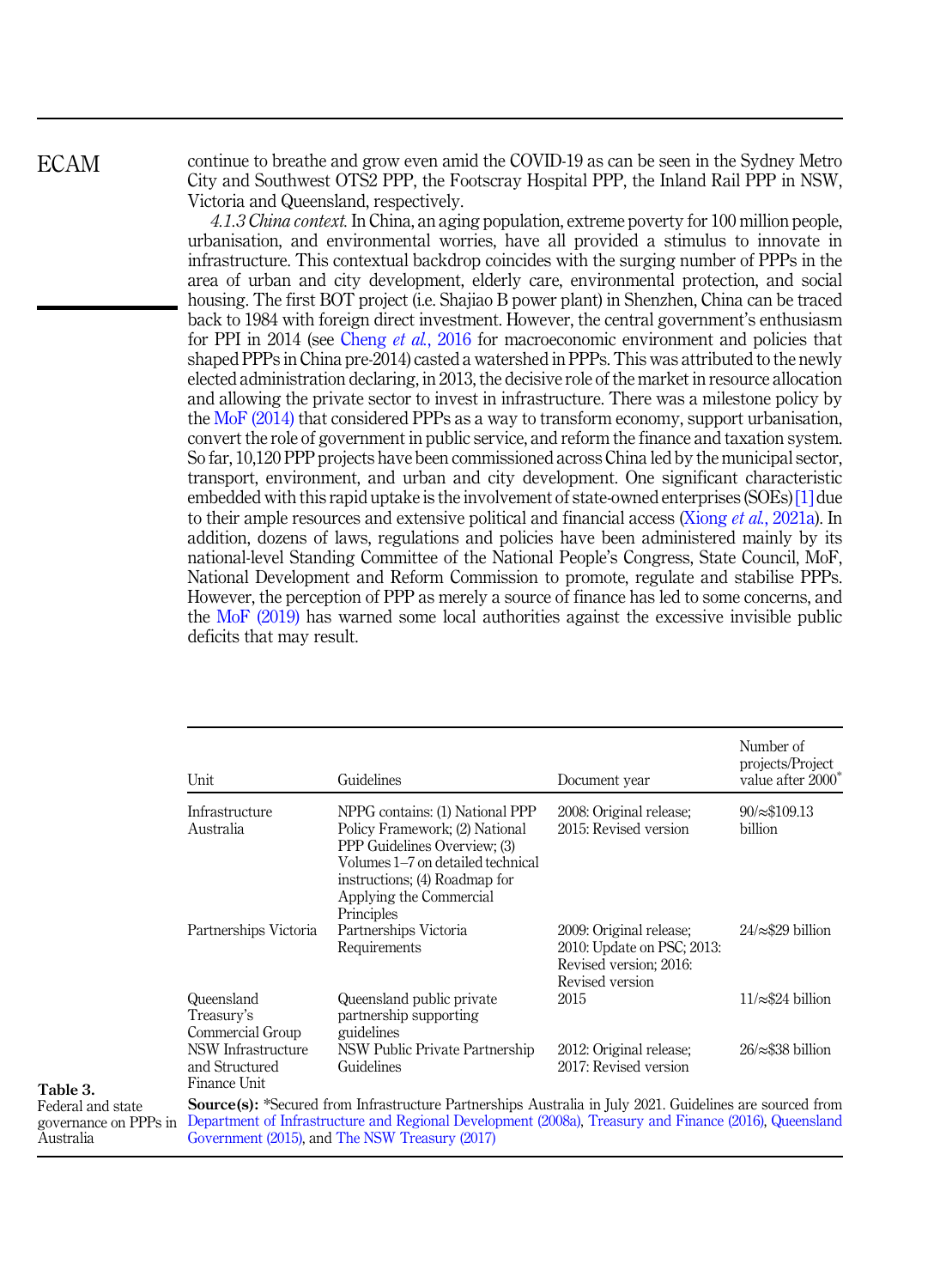## 4.2 What do "ViM" and ViM assessment mean in the context?

As the pioneer of PPPs, the UK has been grappling longest with their assessment. Specifically, the UK has replaced the PSC model developed in 1999 with a three-level (programme level, project level, and procurement level) assessment in 2004 and 2006, withdrawn the quantitative assessment in 2012, and re-invigorated PSC in 2020 ([HM](#page-15-0) [Treasury, 2020b\)](#page-15-0). In contrast, Australia maintains its 2008 version while China updated its 2015-practice in 2016. In addition to the UK's definition of VfM within these documents, Australia specifies "VfM is a combination of the service outcome to be delivered by the private sector, together with the degree of risk transfer and financial implications for government." Although China does not have an explicit VfM definition, it emphasises the improvement of service quality and operation efficiency, or reduced project cost over the project lifecycle [\(MoF, 2014\)](#page-16-0).

It should be noted that here VfM is considered in the context of a comparison between PPPs and traditional procurement. Other forms of procurement may fall into a wider evaluation. For example, Australia enacts a "procurement options analysis"that can evaluate PPPs against construct-only, design and construct, alliance contracting, etc. in areas such as objectives, policy context, agency capability, and market. For PPPs to qualify as a potential VfM alternative, each country has a shortlisting mechanism, shown in Table 4. Despite the \$50 million restriction in Australia, small projects that present measurable risk transfer, whole-of-life costing, innovation, measurable outputs, asset utilisation, better integration, and competitive process may also qualify for PPPs. Compared with the conditions required in the UK, in Australia and China projects with certain characteristics (Table 4) can be identified. If the listed thresholds are met, a VfM assessment is then undertaken between PPPs and the traditional procurement approach.

#### 4.3 When does VfM assessment take place?

The UK's three-stage VfM assessment happens during the annual budgeting round, outline business case (OBC) and post-OBC to financial close, respectively. In the latest Green Book ([HM Treasury, 2020b\)](#page-15-0), these stages have been restructured as the longlist and shortlist appraisal stages. Australia and China conduct assessments after the investment decision is made and before the request for proposal is launched. In addition, China requires a mid-term assessment (3–5 years after the project is in operation) to check if the initial VfM is attained. There are also differences in the order of quantitative assessment (i.e. PSC) and qualitative assessment. Australia and China proceed with the quantitative assessment followed by a qualitative assessment. This emphasises the importance of the qualitative assessment, particularly when the PSC is close to the bidders' lowest price. The UK, however, has shifted from an identical practice to the opposite procedure, where critical success factors and other qualitative issues are assessed first, followed by a PSC calculation. A potential problem with this approach could be that the earlier qualitative assessment is not well interpreted ([Coulson,](#page-14-0) [2008\)](#page-14-0) and repeats the suitability test that is used where projects amenable to PPPs are

| Countries                | Conditions                                                                                                                                                                                                                                       |                                                       |
|--------------------------|--------------------------------------------------------------------------------------------------------------------------------------------------------------------------------------------------------------------------------------------------|-------------------------------------------------------|
| UK<br>Australia<br>China | Non-IT/ICT projects <sup>*</sup> ; Capital investment over £20 million<br>Capital investment over \$50 million ( $\approx$ £27.5 million)<br>Projects characterised with flexible price adjustment, high degree of market openness, high capital |                                                       |
| (Whitfield, 2007)        | expenditure and stable demand<br><b>Note(s):</b> $*105$ ICT projects experienced major cost overruns (an average of 30.5%), delays and terminations                                                                                              | Table 4.<br>Projects that may be<br>suitable for PPPs |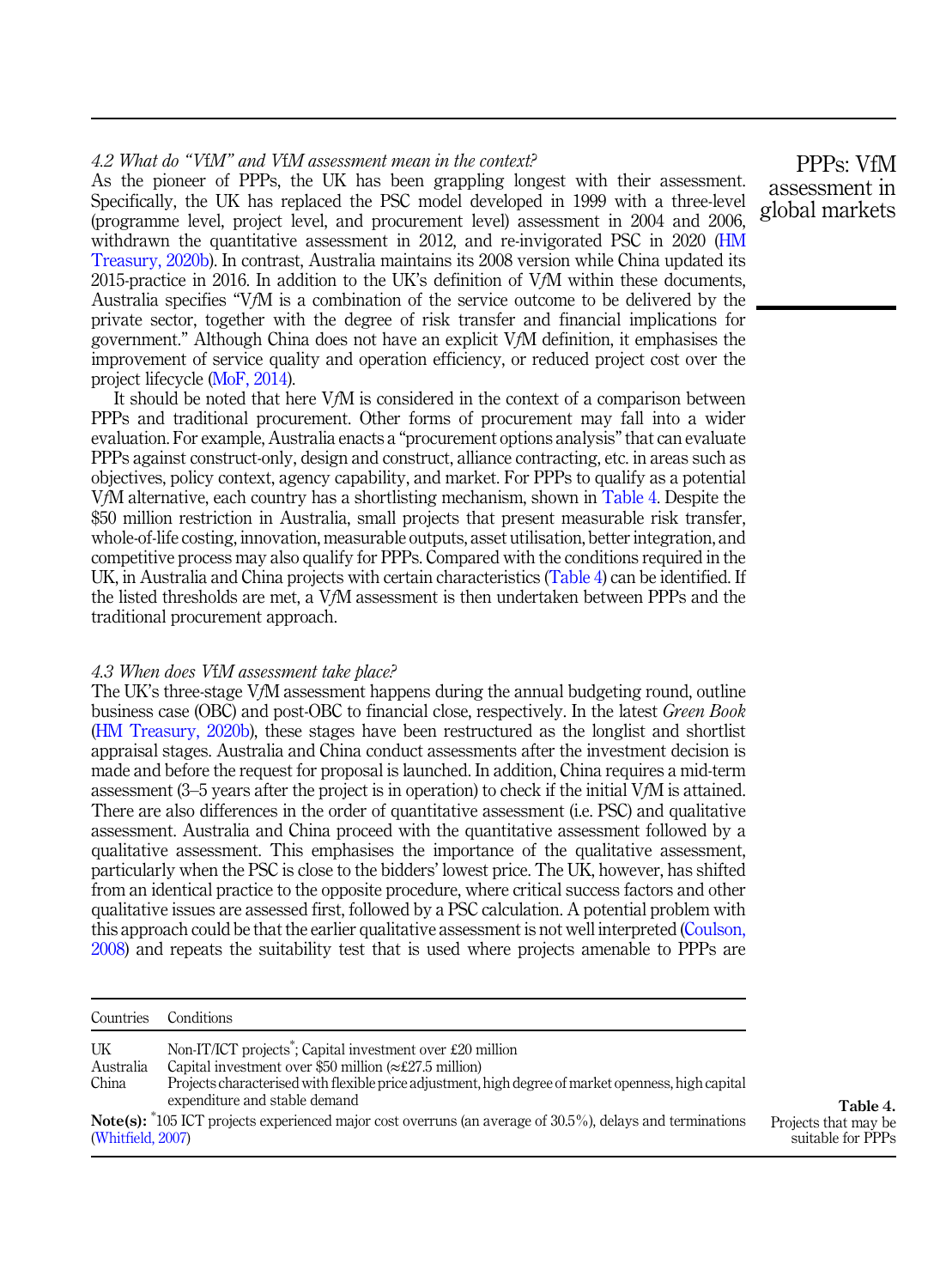subjected to preliminary screening. This is exacerbated by the evidence that UK's PSC guidance is biased towards PPPs ([Pollock](#page-17-0) et al., 2007). Similarly, China originally used a qualitative assessment certified by a group of experts, with the quantitative assessment being at the discretion of responsible agencies. The transformation to its current practice may again corroborate [Coulson](#page-14-0)'s (2008) concerns about qualitative VfM. The implication is that the UK should perhaps consider the general processes prevailing in Australia and China and thus avoid unnecessary repetition. ECAM

#### 4.4 How is VfM assessed?

4.4.1 Quantitative VfM. As mentioned above, PSC represents the hypothetical cost of a traditional procurement approach which in turn exposes the cost difference between that and a PPP in order to demonstrate VfM. Currently, the components of PSC are not detailed in UK's Green Book 2020. Drawing on relevant literature and practices in Australia and China, a PSC can be said to comprise: a "raw" PSC (i.e. the construction and operation costs associated with delivering the output specifications over a period), competitive neutrality, transferred risk and retained risk. This benchmarking cost can be revisited when consulting private sectors to illuminate potential market capability before the formal tendering. In Australia, it is then compared against the PPP bidders' price to quantify VfM. In China, a PPP value, which incorporates the cost the government is required to bear in the PPP scenario, is calculated. As it is undertaken at the pre-tender stage, this PPP value is akin to a shadow bid value ([Grimsey](#page-15-0) [and Lewis, 2005,](#page-15-0) p. 353). In addition to the PSC comparison against a PPP, an additional comparison between the value of a PPP version of "do the minimum" and a normal PPP is required in the UK. Furthermore, the comparison can be widened to include "Business as Usual","do the minimum option","PPP", and any other viable alternative if no outsourcing or insourcing change exists. This results in a cost-benefit analysis similar to the approach taken at investment decision stage.

The importance of selecting a discount rate which underpins the net present value calculation is recognised. China proposes a discount rate based on local governments' bond yields (e.g. a road project procured in 2019 in Fujian used 4.08%) for both the PSC and PPP. It also requires that, if there are multiple discount rates available, the minimum discount rate should be used. We understand this as an attempt to avoid the debate that a higher discount rate underestimates the value of a PPP. The use of a single discount rate also reveals the lack of a sensitivity analysis (which is common in the UK and Australia) to trial the impact of different discount rates on decision-making. Regarding Australia's social infrastructure, the PPP side discount rate is adjusted to reward the private sector for assuming the transferred risks. For example, a risk premium is added to the risk-free discount rate based on the percentage of risk sharing. Although this practice has its roots in the capital asset model, the presumption that governments can really transfer risks to the private sector can be disputed ([Pollock and Price, 2004](#page-17-0)). For its economic infrastructure, the project rate and risk-free rate are used in a PSC and a PPP, respectively. In the UK, a "social time preference rate" of 3.5% is applied for all possible options at the shortlist stage. It shows the government prefers the present society to the future, which in turn fits the institutional characteristic that the UK's PFI is finance-oriented. This is reflected by the £199 billion that the UK government has to pay for existing PFI projects until the 2040s [\(NAO, 2018\)](#page-17-0).

To enable better risk management, all three countries uniformly price risks that governments are exposed to in PSC. In the process, risks are identified, and their probabilities and impacts are combined. Point estimate and Monte Carlo simulation are recommended as techniques for risk quantification in the UK and Australia. The UK additionally suggests decision trees and real options for a follow-up decision as the project progresses. Instead of instructing these techniques, China promotes the use of scenario analysis (in cases where the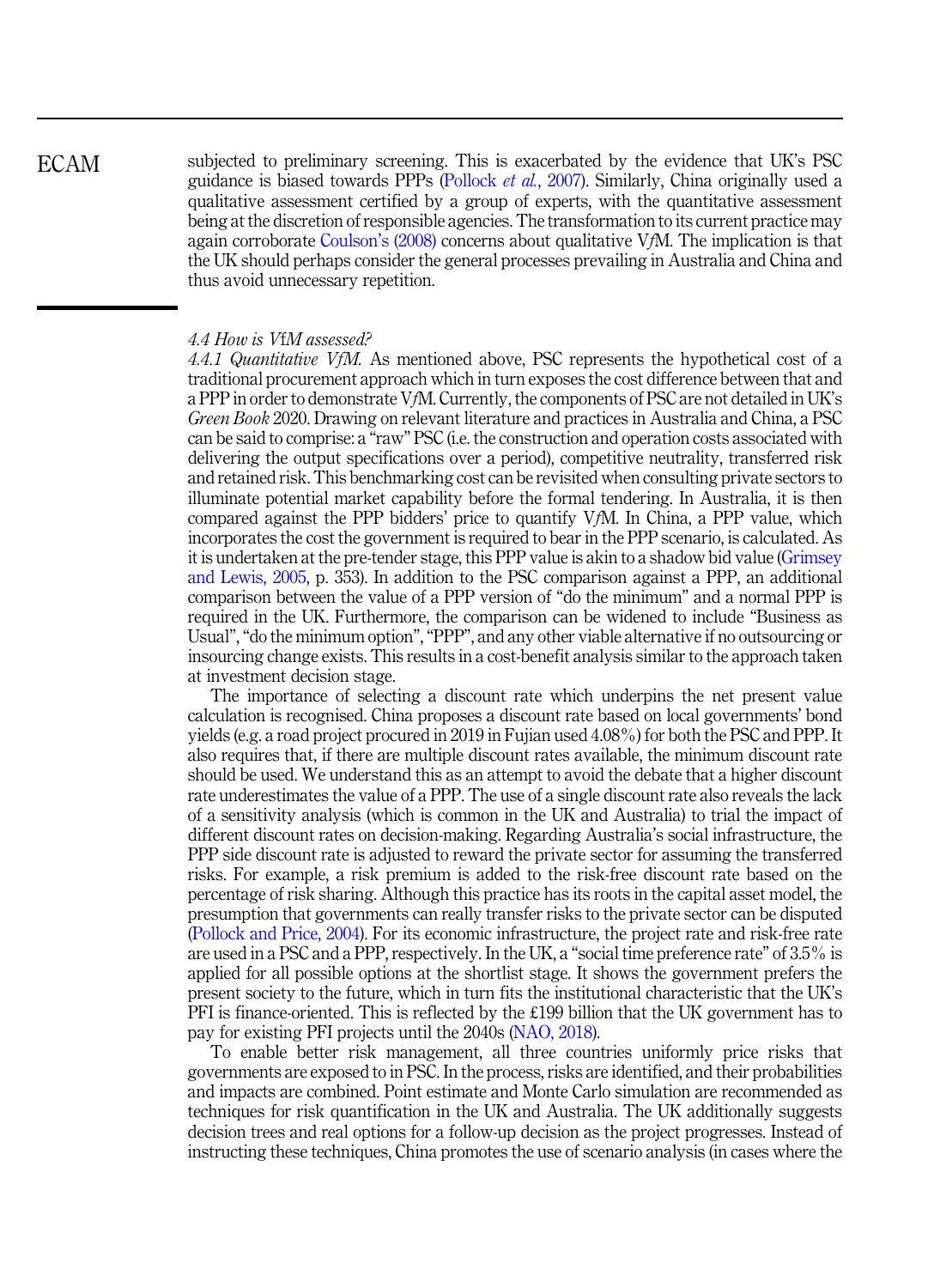<span id="page-10-0"></span>impacts of risks can be measured but not their probabilities); a percentage method (when both impacts and probability are hard to estimate); and the "probability  $\times$  impact" method (when both can be calculated). Risk valuation is ultimately split into retained risks and transferred risks to prepare for the risk sharing that exists in PPPs. In order to avoid the illusion that a large project can be created with a small amount of investment, the UK has included an "optimism bias" adjustment based on experience of public-funded infrastructure. However, it is not clear how this concern is addressed in PPPs. For example, can a lower "optimism bias" percentage be applied to a PPP bid since private sectors are considered to have greater expertise? Moreover, empirical data reveal that change of "scope" and "client requirement" lead to project cost inflation (Love et al.[, 2019](#page-16-0)). Similarly, transaction costs, which can be as high as 20% of the capital investment in PPPs are not clearly addressed. Such omissions can sow the seeds for an overestimation of a PSC and an underestimation of a PPP.

4.4.2 Qualitative VfM. In light of the extensive criticism of the UK's PSC practice (e.g. [Shaoul, 2005](#page-17-0); [Pollock](#page-17-0) et al., 2007), the quantitative assessment became dormant in 2012. As previously mentioned, despite the resurgence of PSC in 2020, its components and how it is operated are elusive. However, a new form of qualitative assessment at the longlist stage can reveal the social value of a project intervention. Table 5 outlines the qualitative factors that are considered in each of the three countries.

[Spackman \(2002\)](#page-17-0) and Sun et al. [\(2021\)](#page-18-0) argue that financial constraint skews the ideology to PPP forms of procurement in the UK and China. Consequently, a large number of projects are made possible by leveraging up limited budgets to meet immediate infrastructure demands. The concomitant risk is an uplifting public debt level and the jeopardising of the long-term VfM (Ball et al.[, 2001\)](#page-14-0). In practice, a red flag was waved by China's [State-owned Assets](#page-18-0) [Supervision and Administration Commission \(2021\)](#page-18-0) regarding local SOEs' debt risk. The UK and Australia have a similar affordability analysis to avoid using PPPs simply as a way of off-balance sheet funding. Currently, this affordability is set at around 10–15% of total investment in public services. However, in Australia's qualitative assessment, service is emphasised through combined consideration of project management and prescient design inclusion. The ensuing result is its better performance at least in terms of cost and time ([Raisbeck](#page-17-0) *et al.*, 2010). In summary, the qualitative assessment employed by each of the three governments reflects their policy orientation in a specific spectrum, but each is subject to methodological weaknesses.

The emphasis on "service" does not make the qualitative assessment in Australia faultless. Compared with the UK and China, not only is the number of factors considered confined but also their assessment is unclear. In the UK a series of simple questions (see Table 5) have to be answered by the procuring team to pass the evaluation. By contrast, China

| Countries | Timing                                                  | Factors                                                                                                                                                                                                                                                                 |                                                      |
|-----------|---------------------------------------------------------|-------------------------------------------------------------------------------------------------------------------------------------------------------------------------------------------------------------------------------------------------------------------------|------------------------------------------------------|
| UK        | Before quantitative assessment                          | Measurable objectives and outputs; risk allocation and<br>management; operational flexibility; equity, efficiency and<br>accountability; innovation; contract duration and residual<br>value; incentives and monitoring; The Market; timescale; skills<br>and resources |                                                      |
| Australia | In conjunction with or after<br>quantitative assessment | Service delivery and operational requirements; interface/<br>relationship and project management; design considerations                                                                                                                                                 |                                                      |
| China     | After quantitative assessment                           | Life-cycle integration; risk identification and allocation;<br>performance and innovation; competitiveness; governments'<br>capabilities; financeability; asset correlation in the bundled<br>contract                                                                  | Table 5.<br>Qualitative factors in<br>VfM assessment |

PPPs: VfM assessment in global markets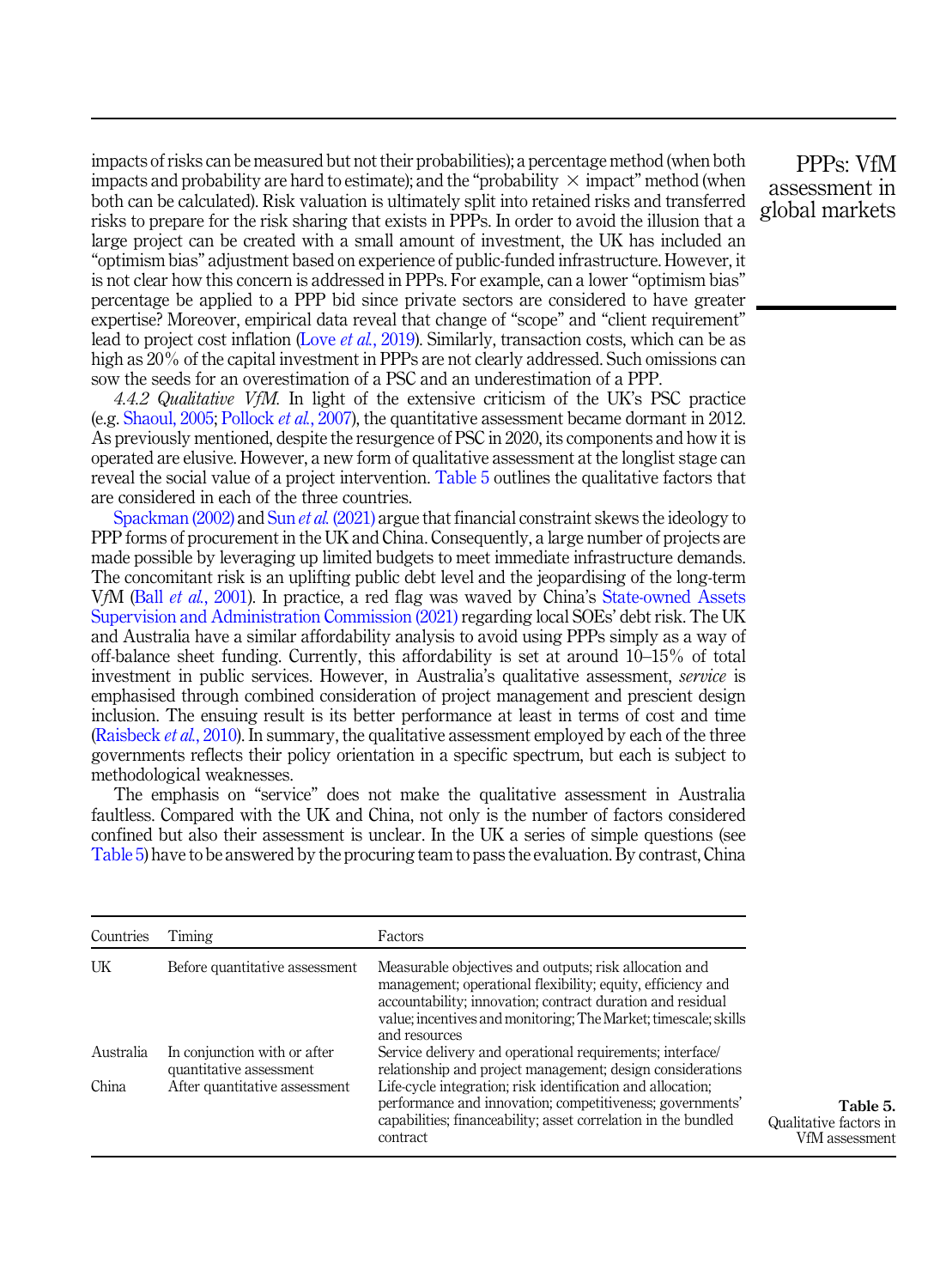implements a relatively robust qualitative assessment. An even number (more than nine) of experts in the fields of finance, accounting, regional development, construction, etc. are summoned to rate the weighting and score of each factor using criteria set by the local PPP unit. A total weighting of 20% is assigned to the "supplementary factors" that are not outlined in [Table 5](#page-10-0) to accommodate the project characteristics. The threshold between "fail" and "pass" is 60. However, a weighted average of over 80 can waive the need for a PSC, instigating pressure on the panel's independence and professionalism. Issues that are common to all three countries are that: (1) factors are appraised purely against the PPP option (and not against its traditional procurement alternative); and (2) the criteria are generic and not sector-sensitive. For qualitative issues to play their part in VfM calculations there should be a carefully considered and rigorously designed qualitative assessment to minimise bias and subjectivity.

#### 5. The option framework

The UK has been confronted with the controversial use of PFI in that sometimes services are compromised [\(Ahmad](#page-14-0) *et al.*, 2021), costs more expensive  $(40\%)$  ([NAO, 2018](#page-17-0)), and best VfM not achieved [\(Heald, 2003\)](#page-15-0). The institutional characteristics and VfM assessment have provided an understanding of why this is the case by comparing the UK with Australia and China. It further corroborates the inherent political nature of PPPs as argued by [Hodge and Greve](#page-15-0) [\(2017\).](#page-15-0) However, even when the institutional barriers are removed to advocate PPPs, our findings identify that: (1) VfM is increasingly lauded to rationalise PPPs in the scheme of things; and (2) lessons can be learnt from the global market to improve the VfM assessment. We concur with Wu *et al.* [\(2016\)](#page-18-0) that as governments will be held ultimately accountable for public expenditure, a robust VfM assessment is required to defend the move to PPPs. In [Figure 2](#page-12-0), therefore, we propose an option framework as the catalyst for action albeit its conceptual nature. Its aim is to stimulate an enhanced practice and to accommodate the institutional characteristics (as we by no means advocate a "one-solution-fits-all" approach). Notably, this framework is designed in the UK context. However, it can be adapted to fit other national settings.

In the face of what [Pollock](#page-17-0) *et al.* (2002) call the "sleight of hand" in justifying PPPs, a government-wide definition of VfM which integrates government-side considerations (e.g. cost savings) and taxpayer-side benefits is urgently needed. This compound definition is supported by the global market's consensus that cost is not the sole determinant of VfM. The emergent prototype (i.e. a standard VfM definition) then sets the tone for VfM assessment and particularly how qualitative assessment is employed. The implications are that quantitative assessment and qualitative assessment (which often uses a quantitative scoring system) are complementary and together yield a solid decision. The importance of the qualitative assessment becomes more relevant as [Vickerman \(2021\)](#page-18-0) argues that COVID-19 has made the prevailing competitive model (i.e. low costs as in the quantitative assessment) infeasible. In fact, [Butcher \(2018\)](#page-14-0) has suggested a transition from "on the market" to "on the track" competition (i.e. performance measurement as in the qualitative assessment) to sustain the UK's rail system.

To address the problem of process repetition identified in the UK, a screening test is proposed prior to the VfM assessment. In it, the affordability analysis is similar to existing examples, but the "exclusion terms and conditions" will shortlist projects for sector-specific VfM dimensions check. By doing so, this initial test appraises all available options rather than the previous PPP-only qualitative assessment, and includes the currently absent but important sector-specific circumstances ([Roe and Craig, 2004](#page-17-0)). The necessity of this is emphasised by the fiasco of ICT contracts revealed by [Whitfield \(2007\)](#page-18-0) which demonstrates that PPPs are not suitable for all areas. If PPPs are potentially suitable, they will be compared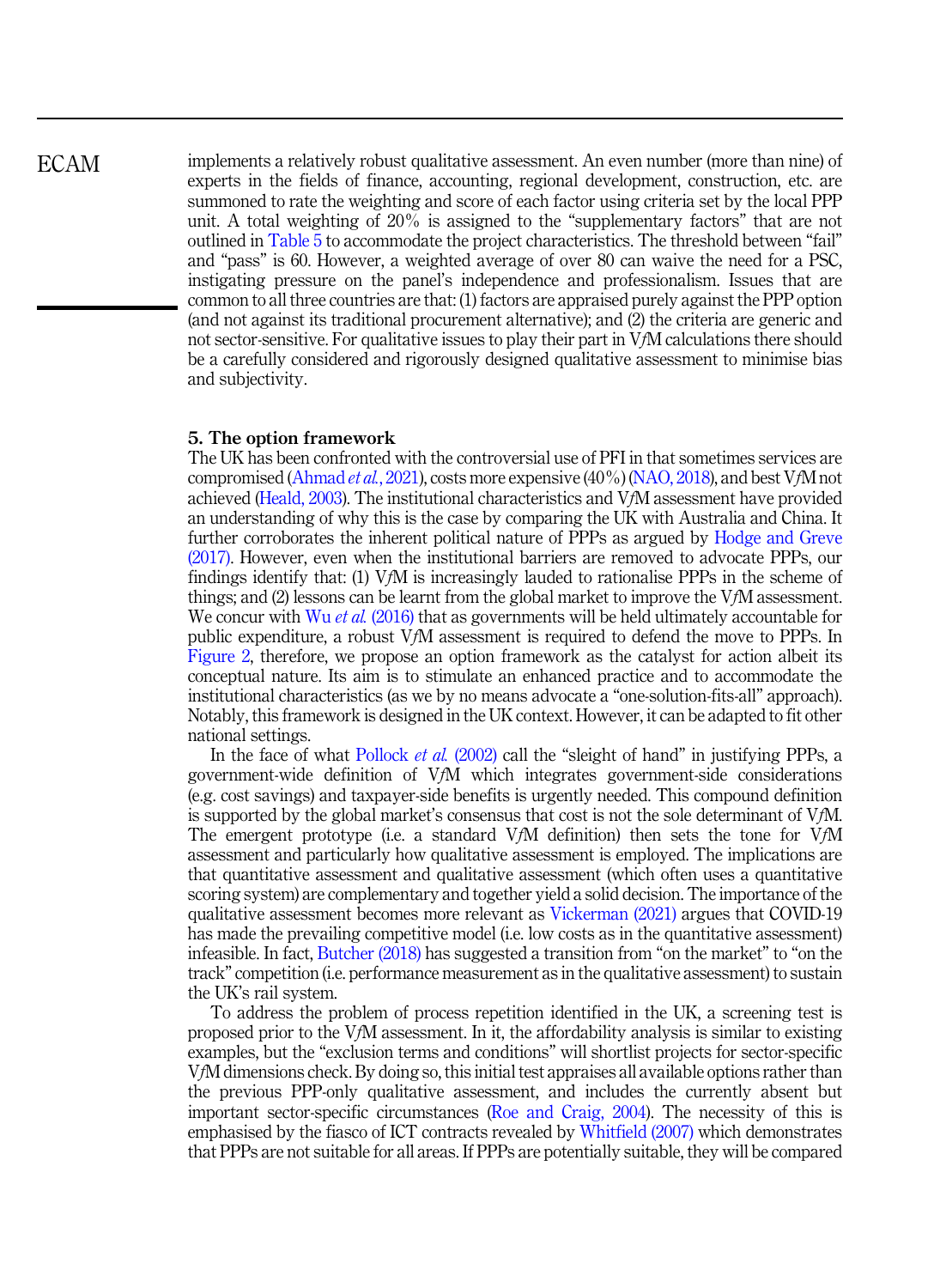<span id="page-12-0"></span>

against the best possible public delivery, which would otherwise be the VfM option. In addition to the normal Green Book evaluation (e.g. "Business as Usual" and "do the minimum option"), we add private competition (as opposed to PSC) to ensure the best practice is selected from other types of procurement (e.g. design-build and alliancing). The rationale of competition in both sides lies in the fact that if PSC is there to demonstrate the VfM of PPPs, a "private sector comparator" should be formed to stimulate the public sector ([Burger and](#page-14-0) [Hawkesworth, 2011\)](#page-14-0). This "public-private" and "private-public" competition is important as it can compensate for the limited competition between bidders. This arises, according to [OECD \(2014\),](#page-17-0) from the limited tender participation due to the complexity of PPPs, leading to potential monopoly and thus the sacrifice of VfM. Therefore, the result (best practice) generated from the rigorous screening and suitability test will be able to deliver VfM and in turn justify the institutional characteristics that originally underlie the VfM assessment. Equally, as the framework is fixed and consistent, concerns raised by [Shaoul](#page-17-0) et al. (2010) and [NAO \(2018\)](#page-17-0) over the previous obscure process can be mitigated to encourage transparency.

## 6. Conclusions

PPPs have been globally adopted to deliver infrastructure and/or provide public services in lieu of the traditional approach to public sector procurement. PPPs are however, plagued with controversy as to whether the purported advantages materialise over project life-cycles.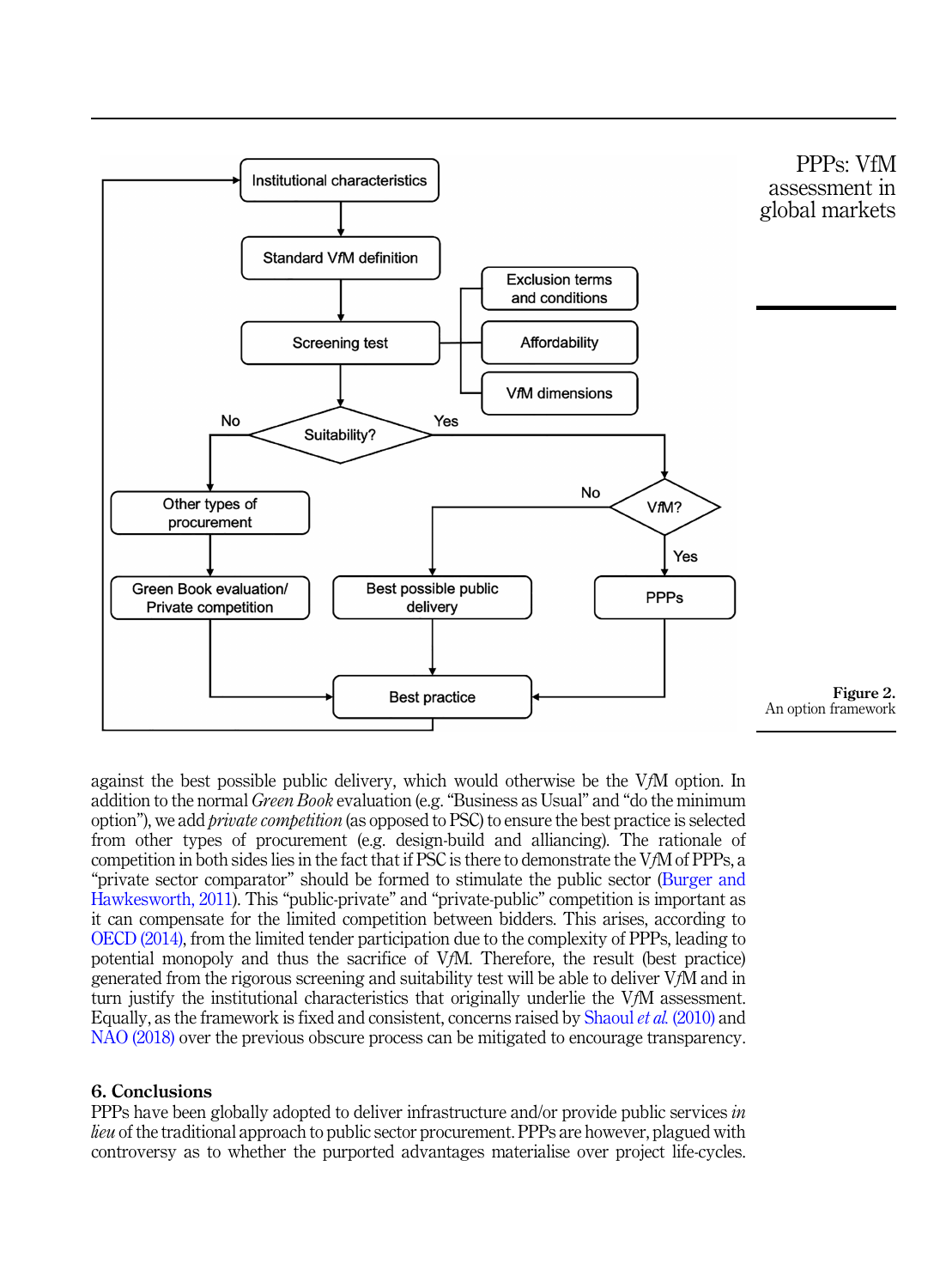Failures of this nature have led to the suspension of PFI and PF2 in the UK, which inevitably maligned the already controversial VfM assessment that rationalises PPPs. Given the significant role infrastructure plays (including in recovering from COVID-19) and the current lack of detailed VfM assessment in the UK, it is imperative that best practices are extracted to safeguard the public purse when it prepares for future forms of PPPs. The intention of this paper is not to conclude on the superiority of one practice over another. On the contrary, it calls for a sober consideration of global practice and argues for a more rigorous calibration of the existing procurement approach.

In line with the theory of boundary spanning, the UK, Australia and China are selected to make sense of the way VfM assessment is underpinned by their individual institutional characteristics. In general, the institutional characteristics ([Table 2](#page-6-0)) have shaped how  $VfM$ is assessed. Specifically, the UK and China converge on the financial stimulus that drives the use of PPPs while Australia is service-oriented. Contrary to the stereotype, China is shown to be exerting the power of the market on PPP infrastructure delivery. In terms of the concept of VfM, the UK focuses on quality and whole-of-life cost while Australia seeks service, risk transfer and cost, and China prioritises cost, service quality and operational efficiency. As a consequence, PSC serves as a reliable tool in Australia and China for comparing the net present value of two options. The record of PSC in the UK is a recurring theme of adoption, replacement, withdrawal and re-adoption. Yet, the current version remains vague on its components and how it operates. Other issues such as "optimism bias" and transaction costs are touched upon but are not clearly estimated especially in the case of the evaluation of PPPs. In light of the potential manipulation of PSC, the spotlight has shifted to qualitative assessment. Both Australia and China conduct such assessment after the PSC comparison, while the UK undertakes the opposite. The concrete steps take the form of questions in the UK and a weighted average in China capitalising on experts' experience. Australia, on the other hand, proposes a few qualitative factors without providing "how". The findings further reveal that in spite of the "weaknesses", China has a direct and simple way on both types of assessment whilst the UK is enigmatic on PSC and Australia falls short on qualitative assessment. The understanding of the institutional characteristics and VfM assessment then provide a foundation for the option framework ([Figure 2](#page-12-0)) for improvement. By considering the UK context, under the auspices of a standard VfM definition, it combines a screening test, comprising shortlisting mechanisms, affordability analysis and the sector-specific VfM factors check, and a VfM assessment that consolidates public competition for PPPs and private competition for other types of procurement. The standardised and consistent approach to infrastructure procurement can solve the repetition and conflict inherent in the current evaluation tool and increase transparency.

The three-country comparison is a limitation of the study, as there are undoubtedly other national approaches to be considered and this could form the basis of further work. Nevertheless, examining the similarities and differences of the three selected countries is informative because it: (1) presents a holistic VfM landscape for the public sector that aims to engage with PPPs for their infrastructure interventions; and (2) develops an option framework for the recalibration of the existing procurement approach and provides a platform for future research to empirically examine the option framework and the ensuing VfM.

#### Note

1. The role of SOEs is also detected in Queensland and NSW, Australia [\(Queensland Government,](#page-17-0) [2015;](#page-17-0) [The NSW Treasury, 2017](#page-18-0)). In Queensland, the application of the PPP policy is not mandatory for Government Owned Corporations, indicating an exempt from VfM assessment.

<span id="page-13-0"></span>ECAM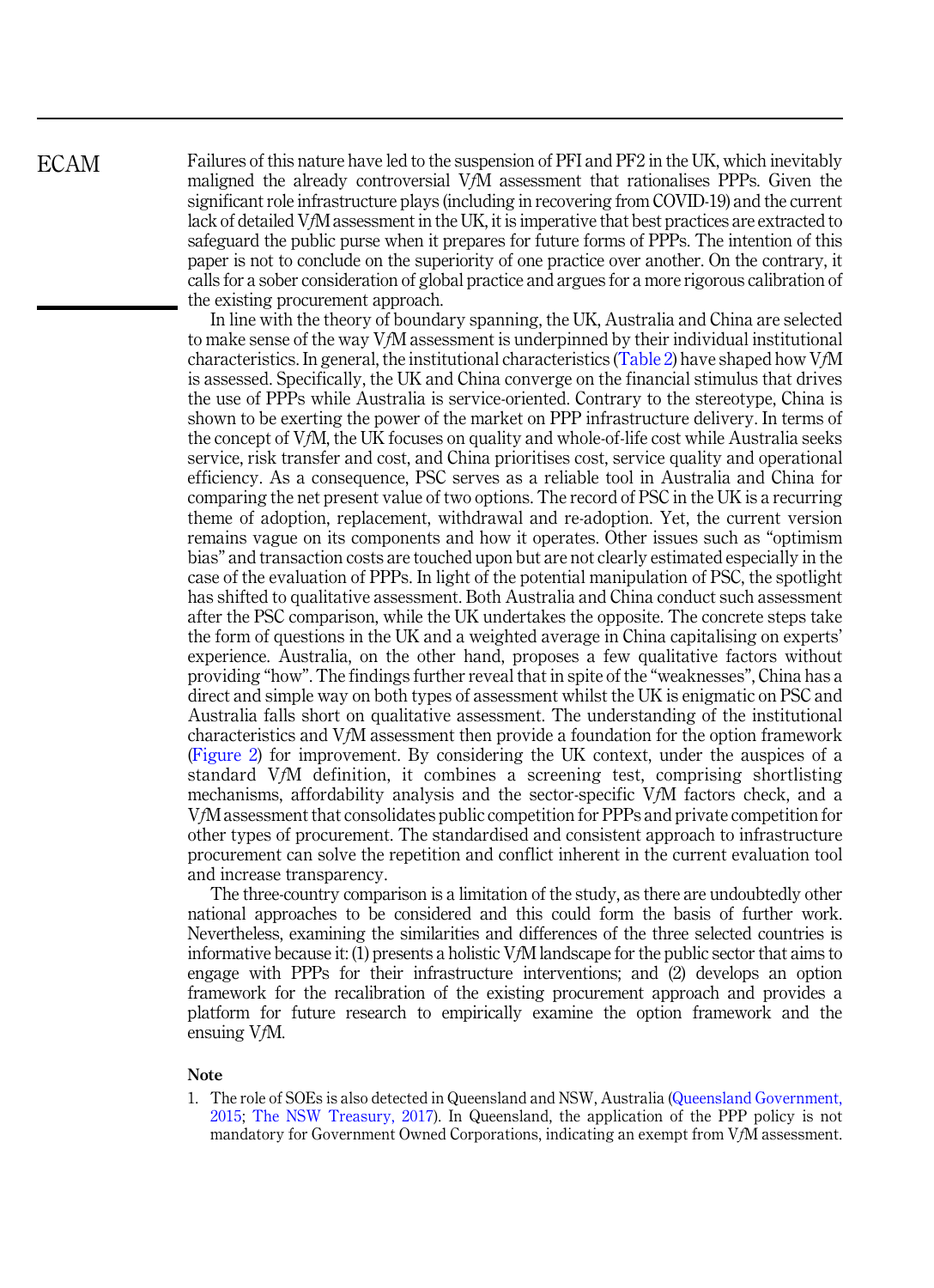#### <span id="page-14-0"></span>References

- Ahmad, S., Connolly, C. and Demirag, I. (2021), "Toward an understanding of strategic control at a distance in public service delivery", Accounting, Auditing and Accountability Journal, Vol. 34 No. 3, pp. 558-590.
- Aldrich, H. and Herker, D. (1977), "Boundary spanning roles and organisation structure", Academy of Management, Vol. 2 No. 2, pp. 217-230.
- Almarri, K. and Boussabaine, H. (2017), "The influence of critical success factors on value for money viability analysis in Public–Private Partnership projects", Project Management Journal, Vol. 48 No. 4, pp. 93-106.
- Australian Government (2019), "Delivering for Australians: a world-class Australian Public Service: the Government's APS reform agenda", available at: [https://pmc.gov.au/sites/default/files/](https://pmc.gov.au/sites/default/files/publications/delivering-for-australians.pdf) [publications/delivering-for-australians.pdf](https://pmc.gov.au/sites/default/files/publications/delivering-for-australians.pdf) (accessed 13 March 2021).
- Ball, R., Heafy, M. and King, D. (2001), "The Private Finance Initiative: a good deal for the public purse or a drain on future generations", Policy and Politics, Vol. 29 No. 1, pp. 95-108.
- Biggemann, S. and Buttle, F. (2009), "Coordinated interaction and paradox in business relationships", Journal of Business and Industrial Marketing, Vol. 24 No. 8, pp. 549-560.
- Burger, P. and Hawkesworth, I. (2011), "How to attain value for money: comparing PPP and traditional infrastructure public procurement", OECD Journal on Budgeting, Vol. 11 No. 1, pp. 91-146.
- Butcher, L. (2018), "Passenger rail services in England", available at: [https://researchbriefings.files.](https://researchbriefings.files.parliament.uk/documents/SN06521/SN06521.pdf) [parliament.uk/documents/SN06521/SN06521.pdf](https://researchbriefings.files.parliament.uk/documents/SN06521/SN06521.pdf) (accessed 1 December 2021).
- Casady, C.B. and Baxter, D. (2021), "Procuring healthcare Public-Private Partnerships (PPPs) through unsolicited proposals during the COVID-19 pandemic", Journal of Public Procurement, Vol. 22 No. 1, pp. 6-16.
- Chan, A.P.C., Lam, P.T.I., Chan, D.W.M., Cheung, E. and Ke, Y. (2009), "Drivers for adopting publicprivate partnerships – empirical comparison between China and Hong Kong special administrative region", ASCE Journal of Construction Engineering and Management, Vol. 135 No. 11, pp. 1115-1124.
- Cheng, Z., Ke, Y., Lin, J., Yang, Z. and Cai, J. (2016), "Spatio-temporal dynamics of public private partnership projects in China", International Journal of Project Management, Vol. 34 No. 7, pp. 1242-1251.
- Cherkos, F.D. and Jha, K.N. (2021), "Drivers of road sector Public-Private Partnership adoption in new and inexperienced markets", ASCE Journal of Construction Engineering and Management, Vol. 147 No. 3, 04020186.
- Chowdhury, A.N., Chen, P.H. and Tiong, R.L.K. (2011), "Analysing the structure of public- private partnership projects using network theory", Construction Management and Economics, Vol. 29 No. 3, pp. 247-260.
- Collier, D. (1993), "The comparative method", in Finifter, A. (Ed.), Political Science: The State of the Discipline II, American Political Science Association, Washington, DC.
- Coulson, A. (2008), "Value for money in PFI proposals: a commentary on the UK Treasury guidelines for public sector comparators", *Public Administration*, Vol. 86 No. 2, pp. 483-498.
- Cui, C., Wang, J., Liu, Y. and Coffey, V. (2019), "Relationships among value-for-money drivers of public– private partnership infrastructure projects", Journal of Infrastructure Systems, Vol. 25, 04019007.
- Davidoff, F. (2019), "Understanding contexts: how explanatory theories can help", *Implementation* Science, Vol. 14 No. 23, pp. 1-9.
- Department of Infrastructure and Regional Development (2008a), National Guidelines for Infrastructure Project Delivery, Australian Government, Canberra ACT.
- Department of Infrastructure and Regional Development (2008b), National Public Private Partnership guidelines: Volume 4: public sector comparator guidance, Australian Government, Canberra ACT.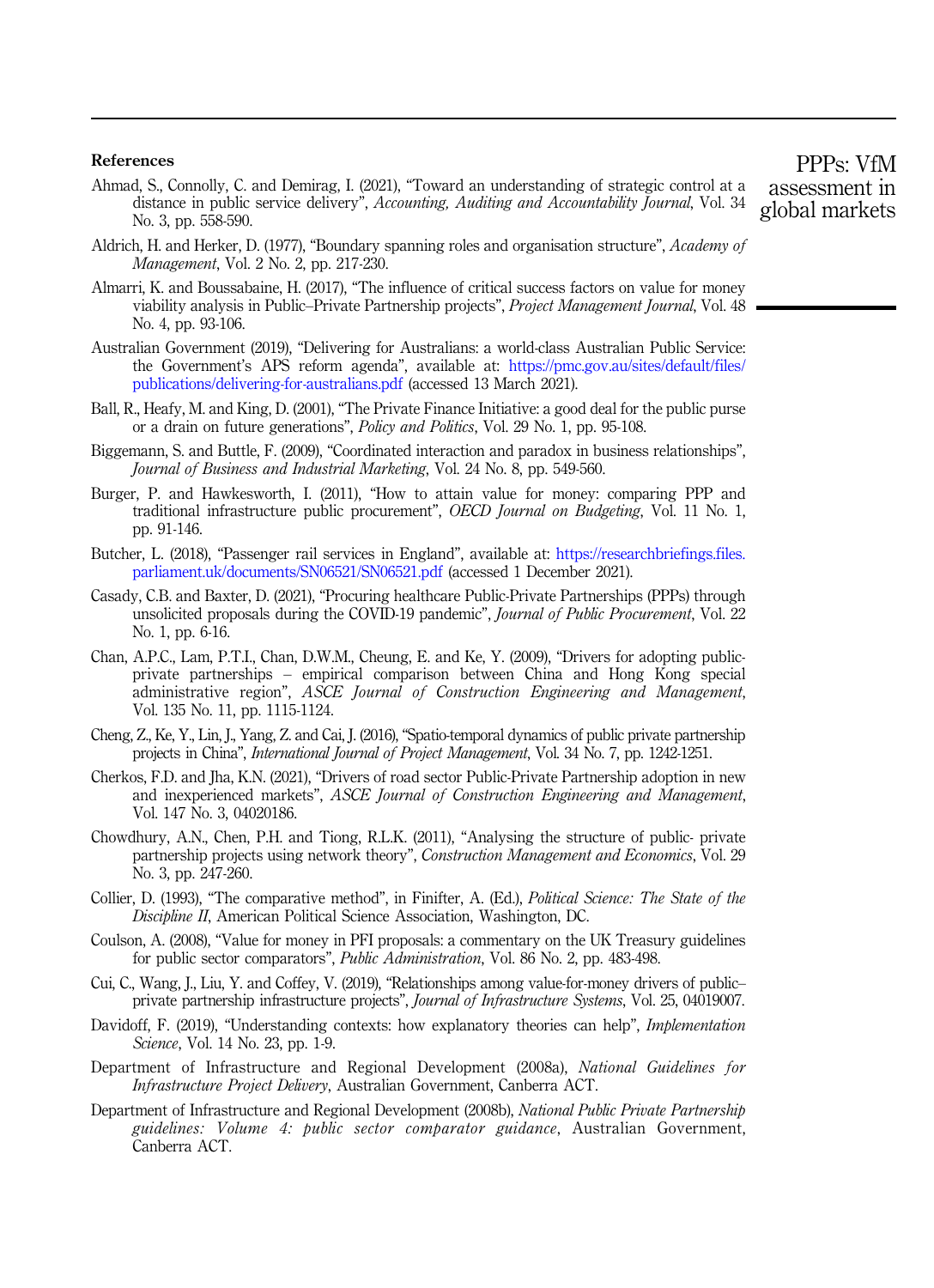- <span id="page-15-0"></span>Department of Infrastructure and Regional Development (2013), National Public Private Partnership guidelines: Volume 5: discount rate methodology guidance, Australian Government, Canberra ACT.
- Dixon, T., Pottinger, G. and Jordan, A. (2005), "Lessons from the private finance initiative in the UK: benefits, problems and critical success factors", Journal of Property Investment and Finance, Vol. 23 No. 5, pp. 412-423.
- Esser, F. and Vliegenthart, R. (2017), "Comparative research methods", in Matthes, J., Davis, C.S. and Potter, R.F. (Eds), The International Encyclopedia of Communication Research Methods, Wiley-Blackwell, London.
- Gerard, H. and Kearns, J. (2011), The Australian Economy in the 2000s, Reserve Bank of Australia, Sydney.
- Grasman, S.E., Faulin, J. and Lera-Lopez, F. (2014), "Integrating environmental outcomes into transport public–private partnerships", International Journal of Sustainable Transportation, Vol. 8 No. 6, pp. 399-422.
- Grimsey, D. and Lewis, M.K. (2005), "Are public private partnerships value for money? Evaluating alternative approaches and comparing academic and practitioner views", Accounting Forum, Vol. 29, pp. 345-378.
- Hang, D.T.T. (2016), "Evaluating the decision-making on a public-private partnership to finance a road project in vietnam", Journal of International Studies, Vol. 9 No. 3, pp. 124-137.
- Heald, D. (2003), "Value for money tests and accounting treatment in PFI schemes", Accounting Auditing Accountability Journal, Vol. 16 No. 3, pp. 342-371.
- Heald, D.A. and McLeod, A. (2002), "Public expenditure", The Law of Scotland: Stair Memorial Encyclopaedia Constitutional Law, Butterworths, Edinburgh, pp. 389-479.
- Hertogh, M., Baker, S., Staal-Ong, P.L. and Westerveld, E. (2008), "Managing large infrastructure projects – research on best practices and lessons learnt in large infrastructure projects in Europe", available at: <https://netlipse.eu/media/18750/netlipse%20book.pdf> (accessed 3 March 2021).
- HM Treasury (2004), "Value for money assessment guidance", available at: [https://delta.bipsolutions.](https://delta.bipsolutions.com/docstore/pdf/8038.pdf) [com/docstore/pdf/8038.pdf](https://delta.bipsolutions.com/docstore/pdf/8038.pdf) (assessed 10 March 2021).
- HM Treasury (2006), "Value for money assessment guidance", available at: [https://webarchive.](https://webarchive.nationalarchives.gov.uk/ukgwa/20130103024255/http://www.hm-treasury.gov.uk/d/vfm_assessmentguidance061006opt.pdf) [nationalarchives.gov.uk/ukgwa/20130103024255/http://www.hm-treasury.gov.uk/d/vfm\\_](https://webarchive.nationalarchives.gov.uk/ukgwa/20130103024255/http://www.hm-treasury.gov.uk/d/vfm_assessmentguidance061006opt.pdf) [assessmentguidance061006opt.pdf](https://webarchive.nationalarchives.gov.uk/ukgwa/20130103024255/http://www.hm-treasury.gov.uk/d/vfm_assessmentguidance061006opt.pdf) (assessed 10 March 2021).
- HM Treasury (2011), "Quantitative assessment: user guide", available at: [https://webarchive.](https://webarchive.nationalarchives.gov.uk/ukgwa/20130102211853/http://www.hm-treasury.gov.uk/infrastructure_ppp_vfm.htm) [nationalarchives.gov.uk/ukgwa/20130102211853/http://www.hm-treasury.gov.uk/](https://webarchive.nationalarchives.gov.uk/ukgwa/20130102211853/http://www.hm-treasury.gov.uk/infrastructure_ppp_vfm.htm) [infrastructure\\_ppp\\_vfm.htm](https://webarchive.nationalarchives.gov.uk/ukgwa/20130102211853/http://www.hm-treasury.gov.uk/infrastructure_ppp_vfm.htm) (assessed 10 March 2021).
- HM Treasury (2020a), "National Infrastructure Strategy: fairer, faster, greener", available at: [https://](https://assets.publishing.service.gov.uk/government/uploads/system/uploads/attachment_data/file/938539/NIS_Report_Web_Accessible.pdf) [assets.publishing.service.gov.uk/government/uploads/system/uploads/attachment\\_data/file/](https://assets.publishing.service.gov.uk/government/uploads/system/uploads/attachment_data/file/938539/NIS_Report_Web_Accessible.pdf) [938539/NIS\\_Report\\_Web\\_Accessible.pdf](https://assets.publishing.service.gov.uk/government/uploads/system/uploads/attachment_data/file/938539/NIS_Report_Web_Accessible.pdf) (accessed 11 March 2021).
- HM Treasury (2020b), The Green Book: Central Government Guidance on Appraisal and Evaluation, The National Archives, London.
- HM Treasury (2021), PFI Centre of Excellence, UK Government, London.
- Hodge, G.A. and Greve, C. (2007), "Public-private partnerships: an international performance review", Public Administration Review, Vol. 67 No. 3, pp. 545-558.
- Hodge, G.A. and Greve, C. (2017), "On public–private partnership performance", Public Works Management and Policy, Vol. 22 No. 1, pp. 55-78.
- Hodge, G.A., Greve, C. and Biygautane, M. (2018), "Do PPP's work? What and how have we been learning so far?", Public Management Review, Vol. 20 No. 8, pp. 1105-1121.
- Hood, C. (1991), "A public management for all seasons?", Public Administration, Vol. 69, pp. 3-19.
- Ismail, S. (2013), "Drivers of value for money public private partnership projects in Malaysia", Asian Review of Accounting, Vol. 21 No. 3, pp. 241-256.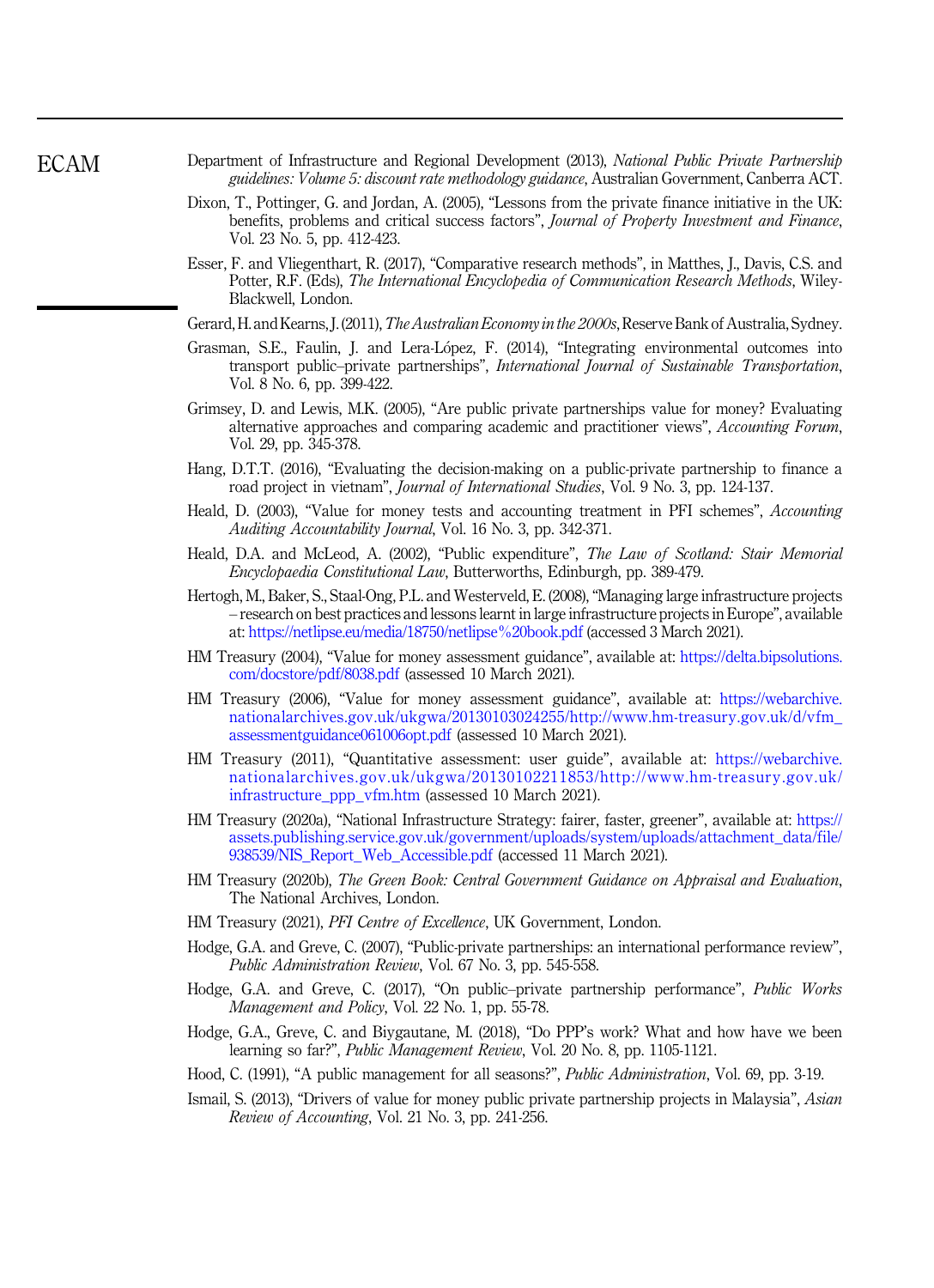- <span id="page-16-0"></span>Jackson, P. (2012), Value for Money and International Development: Deconstructing Myths to Promote a More Constructive Discussion, OECD Development Co-operation Directorate, Paris.
- Jin, X. and Zhang, G. (2011), "Modelling optimal risk allocation in PPP projects using artificial neural networks", International Journal of Project Management", Vol. 29 No. 5, pp. 591-603.
- Jomo, K.S., Chowdhury, A., Sharma, K. and Platz, D. (2016), "Public-private partnerships and the 2030 agenda for sustainable development: fit for purpose?", UN Department of Economic and Social Affairs, Working Paper No. 148ST/ESA/2016/DWP/148, United Nations, New York.
- Keci, J. (2019), "Infrastructure public private partnership implementation and risk management lessons from Albanian approach", IABSE Symposium, Guimaraes 2019: Towards a Resilient Built Environment Risk and Asset Management - Report, 2019, pp. 900-911.
- Kumar, L., Jindal, A. and Velaga, N.R. (2018), "Financial risk assessment and modelling of PPP based Indian highway infrastructure projects", Transport Policy, Vol. 62, pp. 2-11.
- Legal and General (2020), "The power of pensions: how pension savings can help to build the UK's infrastructure and drive growth in all regions", available at: [https://www.legalandgeneralgroup.](https://www.legalandgeneralgroup.com/media/18009/legal-general-the-power-of-pensions-17-june-2020.pdf) [com/media/18009/legal-general-the-power-of-pensions-17-june-2020.pdf](https://www.legalandgeneralgroup.com/media/18009/legal-general-the-power-of-pensions-17-june-2020.pdf) (accessed 3 April 2021).
- Leigland, J. (2018), "Public-Private Partnerships in developing countries: the emerging evidence-based critique", The World Bank Research Observer, Vol. 33 No. 1, pp. 103-134.
- Liu, H.J., Love, P.E.D., Smith, J., Sing, M.C. and Matthews, J. (2018), "Evaluation of public private partnerships: a life-cycle performance prism for ensuring value for money", Environment and Planning C-Politics and Space, Vol. 36 No. 6, pp. 1133-1153.
- Lor, P.J. (2010), "International and comparative librarianship", in Bates, M.J. and Maack, M.N. (Eds), Encyclopedia of Library and Information Science, Taylor & Francis, London.
- Love, P.E.D. and Ika, L.A. (2021), "The 'context' of transport project cost performance: insights from contract award to final construction costs", Research in Transportation Economics, Vol. 90, 101062.
- Love, P.E.D., Sing, M.C.P., Ika, L.A. and Newton, S. (2019), "The cost performance of transportation projects: the fallacy of the planning fallacy account", Transportation Research Part A: Policy and Practice, Vol. 122, pp. 1-20.
- Ma, H., Zeng, S., Lin, H. and Zeng, R. (2020), "Impact of public sector on sustainability of public– private partnership projects", ASCE Journal of Construction Engineering and Management, Vol. 146 No. 2, 04019104.
- Marrone, J.A. (2010), "Team boundary spanning: a multilevel review of past research and proposals for the future", Journal of Management, Vol. 36 No. 4, pp. 911-940.
- McKevitt, D. (2015), "Debate: value for money—in search of a definition", Public Money and Management, Vol. 35 No. 2, pp. 99-100.
- Ministry of Finance (2014), "Notice on the problems regarding the promotion of PPPs", available at: [http://](http://jrs.mof.gov.cn/zhuanti2019/ppp/zcfbppp/201410/t20141031_1155346.htm) [jrs.mof.gov.cn/zhuanti2019/ppp/zcfbppp/201410/t20141031\\_1155346.htm](http://jrs.mof.gov.cn/zhuanti2019/ppp/zcfbppp/201410/t20141031_1155346.htm) (accessed 21 June 2021).
- Ministry of Finance (2015), "Notice on launching 'PPP value for money assessment guidance'", available at: [http://www.ccgp.gov.cn/ppp/zcfg/201601/t20160106\\_6428967.htm](http://www.ccgp.gov.cn/ppp/zcfg/201601/t20160106_6428967.htm) (accessed 21 June 2021).
- Ministry of Finance (2016), "Notice on launching 'PPP value for money assessment guidance (updated version)'", available at: <http://www.pppcenter.org.cn/zcfg/bwzc/czb/201611/144829KJp.html> (accessed 21 June 2021).
- Ministry of Finance (2019), "Notice on the reasonable development of PPPs", available at: [http://www.](http://www.gov.cn/xinwen/2019-03/10/content_5372559.htm) [gov.cn/xinwen/2019-03/10/content\\_5372559.htm](http://www.gov.cn/xinwen/2019-03/10/content_5372559.htm) (accessed 21 June 2021).
- Morallos, D. and Amekudzi, A. (2008), "The state of the practice of value for money analysis in comparing public private partnerships and traditional procurements", Public Works Management Policy, Vol. 13 No. 2, pp. 114-125.
- Morallos, D., Amekudzi, A., Ross, C. and Meyer, M. (2009), "Value for money analysis in US transportation public–private partnerships", Transportation Research Record, Vol. 2115 No. 1, pp. 27-36.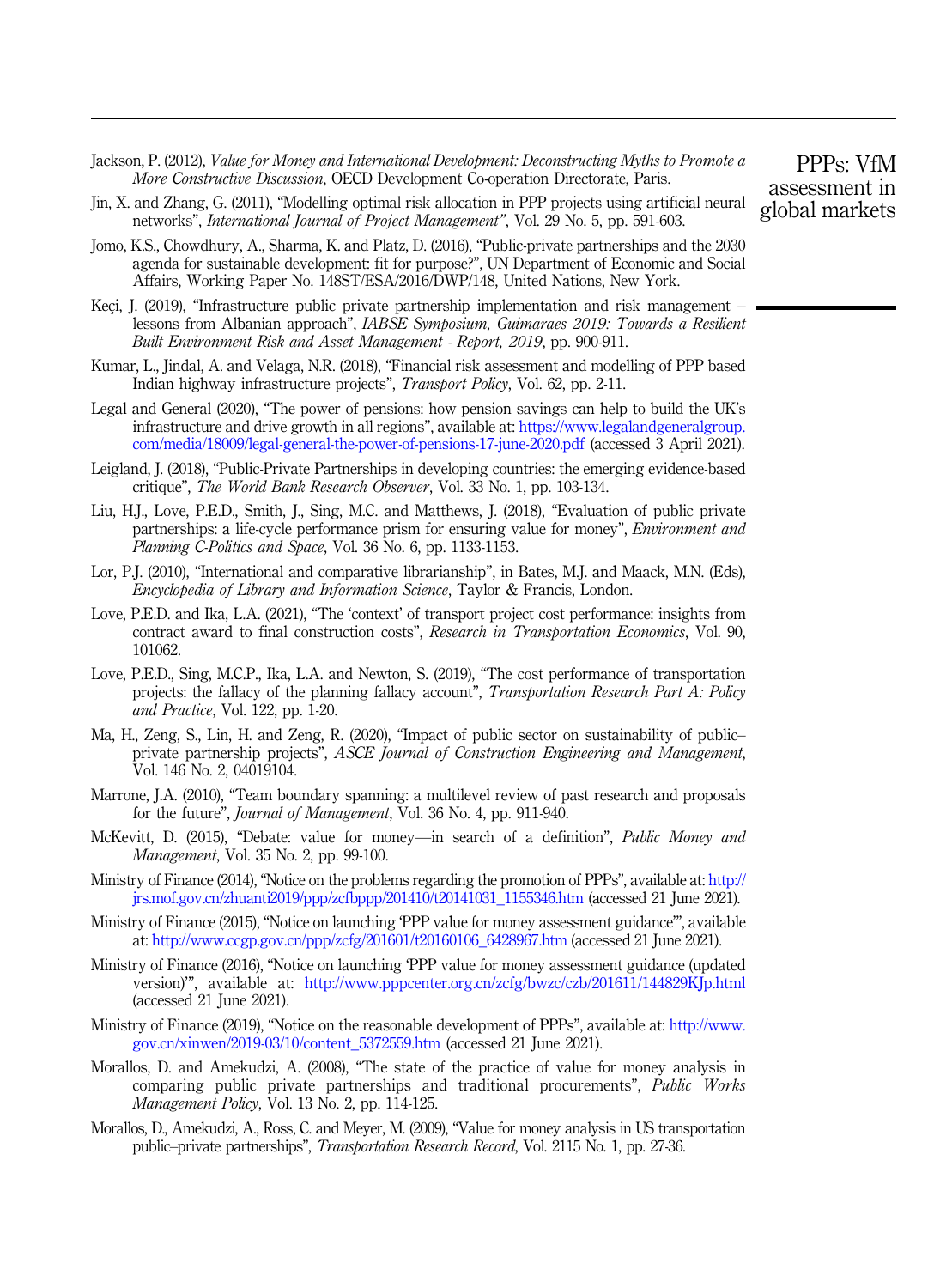- <span id="page-17-0"></span>Muleya, F., Zulu, S. and Nanchengwa, P.C. (2020), "Investigating the role of the public private partnership act on private sector participation in PPP projects: a case of Zambia", Journal of Construction Management, Vol. 20 No. 6, pp. 598-612.
	- National Audit Office (2018), "PFI and PF2", available at: [https://www.nao.org.uk/wp-content/uploads/](https://www.nao.org.uk/wp-content/uploads/2018/01/PFI-and-PF2.pdf) [2018/01/PFI-and-PF2.pdf](https://www.nao.org.uk/wp-content/uploads/2018/01/PFI-and-PF2.pdf) (accessed 31 February 2020).
	- Ng, A. and Loosemore, M. (2007), "Risk allocation in the private provision of public infrastructure", International Journal of Project Management, Vol. 25 No. 1, pp. 66-76.
	- Ng, S.T., Wong, Y.M. and Wong, J.M. (2012), "Factors influencing the success of PPP at feasibility stage—a tripartite comparison study in Hong Kong", Habitat International, Vol. 36 No. 4, pp. 423-432.
	- OECD (2014), "Competition issues in public private partnerships", available at: [https://www.oecd.org/](https://www.oecd.org/competition/competitionissuesinpublic-privatepartnerships.htm) [competition/competitionissuesinpublic-privatepartnerships.htm](https://www.oecd.org/competition/competitionissuesinpublic-privatepartnerships.htm) (accessed 3 May 2020).
	- Office for National Statistics (2021), "UK government debt and deficit: June 2021", available at: [https://](https://www.ons.gov.uk/economy/governmentpublicsectorandtaxes/publicspending/bulletins/ukgovernmentdebtanddeficitforeurostatmaast/june2021) [www.ons.gov.uk/economy/governmentpublicsectorandtaxes/publicspending/bulletins/](https://www.ons.gov.uk/economy/governmentpublicsectorandtaxes/publicspending/bulletins/ukgovernmentdebtanddeficitforeurostatmaast/june2021) [ukgovernmentdebtanddeficitforeurostatmaast/june2021](https://www.ons.gov.uk/economy/governmentpublicsectorandtaxes/publicspending/bulletins/ukgovernmentdebtanddeficitforeurostatmaast/june2021) (accessed 1 December 2021).
	- OMEGA Centre (2012), "Mega projects executive summary. Lessons for decision-makers: an analysis of selected large-scale transport infrastructure projects", available at: [http://www.omegacentre.](http://www.omegacentre.bartlett.ucl.ac.uk/wp-content/uploads/2014/11/Mega-Projects-Executive-Summary.pdf) [bartlett.ucl.ac.uk/wp-content/uploads/2014/11/Mega-Projects-Executive-Summary.pdf](http://www.omegacentre.bartlett.ucl.ac.uk/wp-content/uploads/2014/11/Mega-Projects-Executive-Summary.pdf) (accessed 3 May 2020).
	- Opara, M. (2018), "Value for money and risk relationships in Public Private Partnerships: evaluating program-based evidence", Australian Accounting Review, Vol. 28 No. 3, pp. 391-404.
	- Perera, S., Silva, S.D., Osei-Kyei, R., Yin, Y., Zhou, L., Jin, X., Fernando, N., Sabatunde, S. and Feng, Y. (2019), BIM Execution Framework for Early-Stage Estimating in PPP Project, RICS, London.
	- Pollock, A.M. and Price, D. (2004), Public Risk for Private Gain? the Public Audit Implications of Risk Transfer and Private Finance, UNISON, London.
	- Pollock, A.M., Shaoul, J. and Vickers, N. (2002), "Private finance and 'value for money' in NHS hospitals: a policy in serach of a rationale", British Medical Journal, Vol. 324, pp. 1205-1209.
	- Pollock, A.M., Price, D. and Playe, S. (2007), "An examination of the UK Treasury's evidence base for cost and time overrun data in UK Value-for-Money policy and appraisal", Public Money and Management, Vol. 27 No. 2, pp. 127-133.
	- Queensland Government (2015), "Project assessment framework: Queensland PPP supporting guidelines", available at: [https://s3.treasury.qld.gov.au/files/paf-supporting-guidelines.pdf?v](https://s3.treasury.qld.gov.au/files/paf-supporting-guidelines.pdf?v=2)=[2](https://s3.treasury.qld.gov.au/files/paf-supporting-guidelines.pdf?v=2) (accessed 3 June 2021).
	- Raisbeck, P., Duffield, C. and Xu, M. (2010), "Comparative performance of PPPs and traditional procurement in Australia", Construction Management and Economics, Vol. 28 No. 4, pp. 345-359.
	- Roe, P. and Craig, A. (2004), *Reforming the Private Finance Initiative*, Centre for Policy Studies, Surrey.
	- Seawright, J. and Gerring, J. (2008), "Case selection techniques in case study research: a menu of qualitative and quantitative options", *Political Research Quarterly*, Vol. 61 No. 2, pp. 294-308.
	- Shaoul, J. (2005), "A critical financial analysis of the private finance initiative: selecting a financing method or allocating economic wealth?", *Critical Perspectives on Accounting*, Vol. 16 No. 4, pp. 441-471.
	- Shaoul, J., Stafford, A. and Stapleton, P. (2010), "Financial black holes: the disclosure and transparency of private financed roads in the UK", Accounting, Auditing and Accountability Journal, Vol. 23 No. 2, pp. 229-255.
	- Shi, J., Duan, K., Wu, G., Zhang, R. and Feng, X. (2020), "Comprehensive metrological and content analysis of the public-private partnerships (PPPs) research field: a new bibliometric journey", Scientometrics, Vol. 124, pp. 2145-2184.
	- Spackman, M. (2002), "Public-private partnerships: lessons from the British approach", Economic Systems, Vol. 26 No. 3, pp. 283-301.